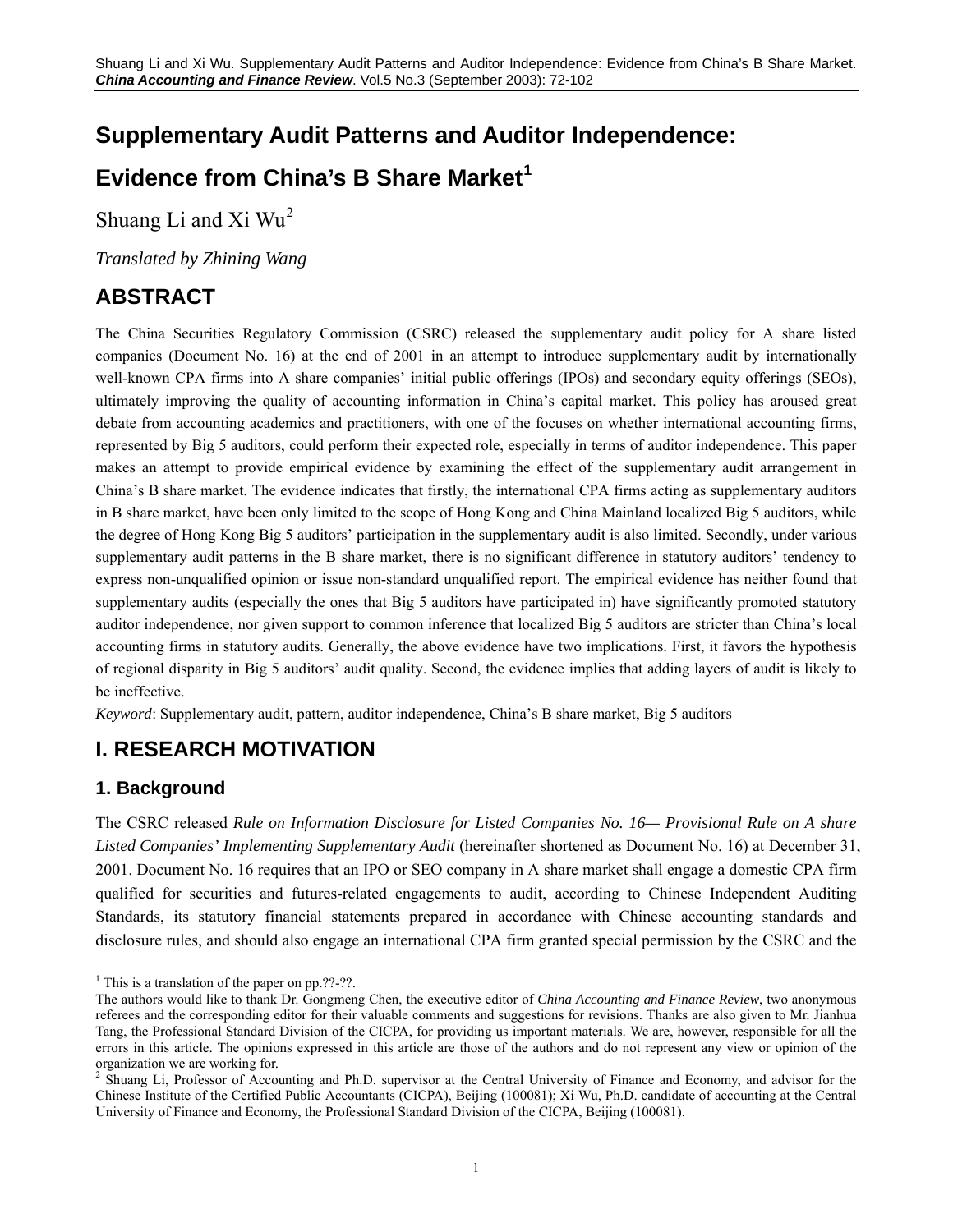Ministry of Finance (MOF) to audit, according to international standards on auditing, its supplementary financial statements prepared in accordance with the international standards on accounting and disclosure.

To understand the particular policy setting for the release of Document No. 16, it is necessary to examine the motive behind it. The CSRC spokesman explained the setting for this policy following the release<sup>[3](#page-1-0)</sup>:

"Recently, there has occurred a series of fraudulent financial reporting incidents in the stock market, which has seriously undermined investors' confidence over listed companies and the whole securities market. Analysis indicates these have occurred because of management frauds, auditor incompetence and collusion, imperfect accounting standards and lack of vigorous government regulation. The State Council has made several important instructions for this. The CSRC has released the provisional rule on implementing more rigid and efficient audits, just in hope of improving the quality of financial information, restoring investors' confidence, pushing forward the internationalization of accounting standards, and strengthening supervision over the audit of listed companies."

In addition, the policymaker also explicitly expressed the intent of introducing world-renowned CPA firms' supplementary audit and pointed out:

"The process of supplementary audit is actually the process of mutual help and supervision between world-renowned CPA firms and China domestic CPA firms, which will contribute to domestic auditors' moving closer to international standards and international auditors' familiarity with China's particular circumstances. Supplementary audit will also urge domestic CPA firms to withstand the pressure from listed companies, holding firmly to their own opinions and thus ensuring audit quality."

Furthermore, the policymaker explained the reason for the introduction of supplementary audit of world-renowned CPA firms:

"Most of internationally well-known CPA firms have been long established and won great reputation all over the world. It is just the reason why we intend to bring them in to conduct supplementary audit. Of course, it's not to say that world-renowned CPA firms will never go wrong. However, their probability of going wrong has proven to be lower than that of other CPA firms.

From the above excerpts, we can easily find out that the cause of this new policy is a series of fraudulent financial reporting incidents starting from the mid of 2001.The core content of this policy is to introduce world-renowned CPA firms' supplementary audit into A share listed companies' IPOs and SEOs, with the primary aim of improving auditor independence and the quality of accounting information by adding layers of external supervision and monitoring.

#### **2. Debate over Document No. 16**

-

Supplementary audit policy is not a novelty for China's securities market. Previously, the policy has been implemented on B share listed companies, overseas listed companies (e.g. H share) and listed financial institutions. Nevertheless, Document No. 16 has still caused big social stir and heated debate.

First, various financial news media, including newspapers, magazines and websites, made quick response and showed bitter attitude over Document No. 16<sup>[4](#page-1-1)</sup>. A widespread article<sup>[5](#page-1-2)</sup> put forward ten questions concerning the policy:

<span id="page-1-0"></span><sup>&</sup>lt;sup>3</sup> All the excerpts are from an article with the title 'The CSRC's News Release on Rules Regarding the Audit for Capital Raising' by He Zhufeng in *China Securities Journal* on December 31, 2001. 4

<span id="page-1-1"></span><sup>&</sup>lt;sup>4</sup> See Ma, Xiong and Liu (2002) for a discussion on responses of the media, including the internet, after the release of Document No. 16.

<span id="page-1-2"></span><sup>5</sup> See Ma Xianming, 'Ten Issues in Relation to Supplementary Audit', in *China Financial and Economic News* on January 24, 2002.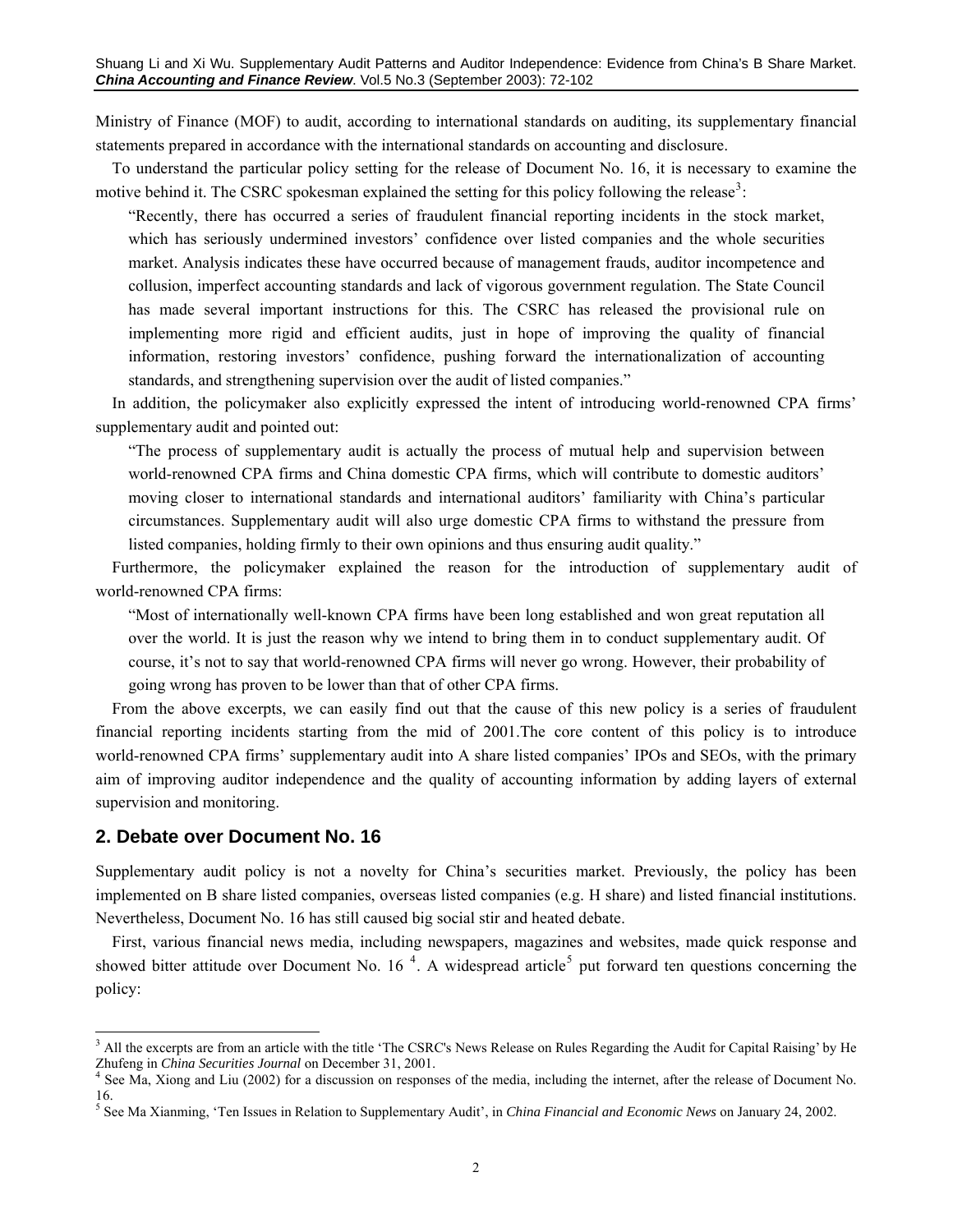- (1) What is the purpose for this policy?
- (2) Whether there is a legal base for the release of this policy?
- (3) Who will conduct supplementary audit?
- (4) What standard will be followed to conduct supplementary audit?
- (5) Who on earth will be supplemented?
- (6) Who will be held reliable for possible consequences from supplementary audit?
- (7) Who will supervise the quality of supplementary audit?
- (8) How to settle legal disputes?

 $\overline{a}$ 

- (9) What if fraudulent financial reporting occurs?
- (10) What about the national treatment?

These ten questions, in effect, are the points at dispute over the supplementary audit policy between the policymaker and considerable dissenters from the media, the accounting practitioners and accounting academics.

The discussions among China domestic academics on the supplementary audit policy had been centered within several months following the release of Document No. 16. Using the Enron Case as a counter-example, Ge and Huang (2002) proposed to neither exaggerate the independent auditor's function in the supervision of securities market, nor attribute the frauds by listed companies' management completely to auditors. Ge and Huang warned not to place blind faith over world-renowned CPA firms represented by Big 5 auditors<sup>[6](#page-2-0)</sup> because Big 5 auditors' audit quality does not always deserve trust. Liu and Xu (2002) logically analyzed the relationship between audit quality and litigation risk, inferring that under China's current market environment with relatively less effective demand for quality financial information, low litigation risk would certainly result in low audit quality. Under this inference, world-renowned CPA firms represented by Big 5 auditors would also probably loose their audit quality because of lower litigation risk level in China. Li and Wu (2002a) put forward two concerns: One is on world-renowned CPA firms' audit quality in China and the other is on accounting market structure in the future. Yang and Wu (2002) used a specific case in China's securities market to present the Big 5 auditor independence for scrutiny.

### **3. Big Five's Auditing Behavior: Global Perspective**

Although Big 5 international accounting companies are global ones and their member firms throughout the world share one brand, there are differences in audit quality among member firms of different regions. As early as soon after the outbreak of Southeast Asian Financial Crisis in 1997, the United Nations Conference on Trade and Development analyzed the relationship between disclosure of accounting information and the Crisis in a research report (Rahman, 1998) and pointed out that local member firms of Big 5 auditors had participated in the audit of most large companies and banks in Eastern Asia, but there is a big gap between the standard unqualified auditor's reports and the reality of auditees' being unable to continue as going concerns soon after the audits. The research report held out that international accounting companies have obligation of taking all necessary steps to ensure the audit service quality of their member firms in the regions beyond North America and Europe is not worse than those in North America and Europe.

Since the Enron vs. Arthur Anderson incident at the end of 2001, foreign scholars have paid extra attention to Big 5 auditors' auditing behavior. Using a large sample from 27 countries (excluding China), Francis, Wang and Nikitkov (2002)<sup>[7](#page-2-1)</sup> found out that Big 5 auditors allow their larger clients significantly less discretion with respect to accounting accruals in countries with stronger investor protection than in countries with weaker investor protection.

<span id="page-2-0"></span><sup>&</sup>lt;sup>6</sup> The Big 5 refers to the following accounting firms: PriceWaterhouseCoopers, Arthur Anderson, KPMG, Ernst & Young and Deloitte Touche Tohmatsu. In addition, the data pre-dates the demise of Arthur Anderson in the mid-year of 2002. 7

<span id="page-2-1"></span> $<sup>7</sup>$  Thanks are given to the first author, Jere R. Francis, who has granted written permission to cite the literature.</sup>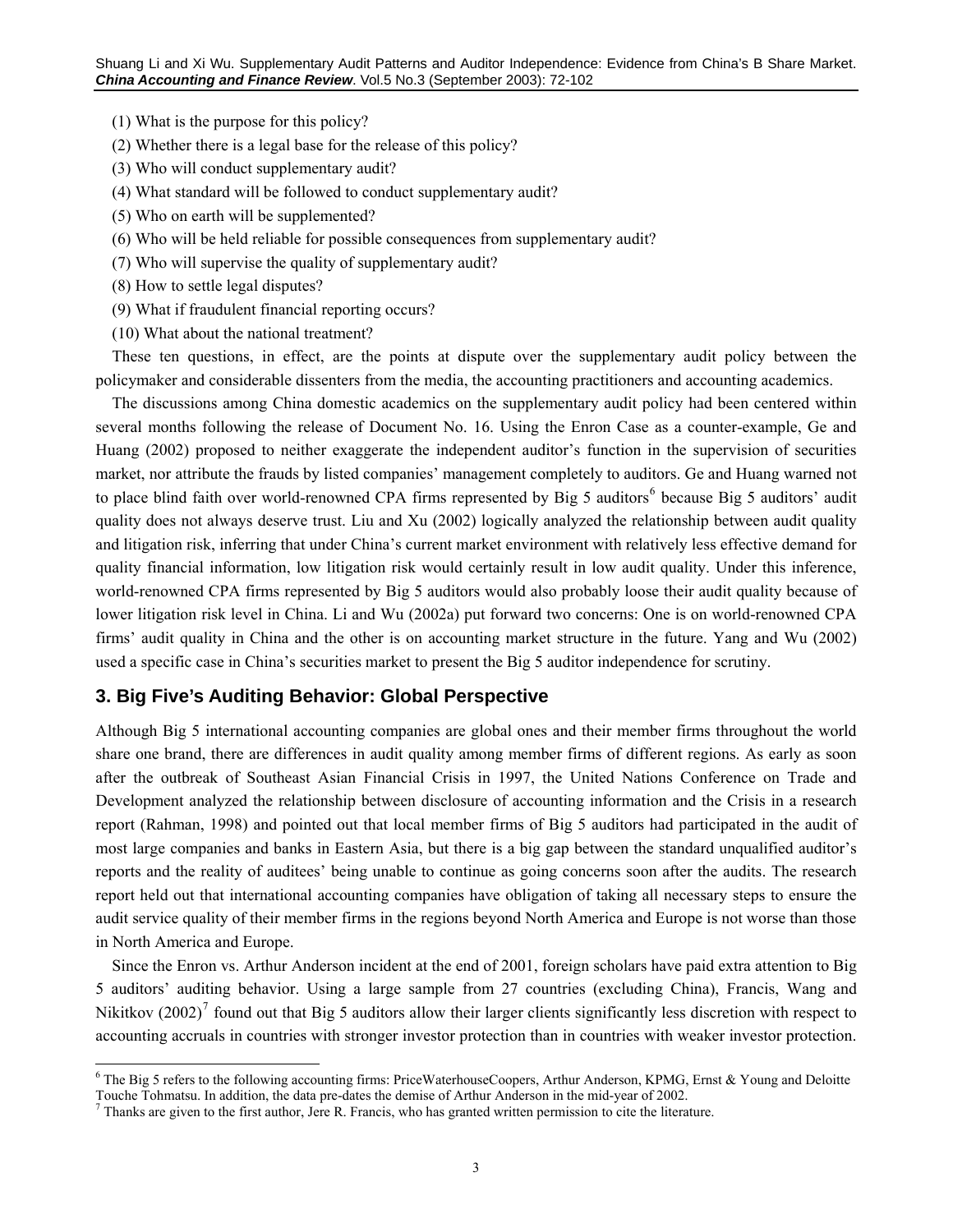In addition, Big 5 auditors treat larger clients more conservatively than smaller clients in countries with stronger investor protection, but do not do so in countries with weaker investor protection. Their empirical evidence indicates a country's legal system has an influence on the behavior of Big 5 auditors and the discretion they allow clients with respect to accounting accruals and, by implication, the discretion to aggressively managing earnings. In combination with China's current imperfect legal system environment and weaker investor protection, weaker quality of Big 5 auditors in China could be inferred from Francis, Wang and Nikitkov (2002).

# **4. Research Questions**

Supplementary audit policy involves two kinds of auditors, i.e. auditors performing statutory audit and auditors performing supplementary audit. Around the issue of auditor independence, the policy implies that world-renowned auditors' probability of going wrong is lower than that of other auditors, but it has not specified the range of CPA firms (especially world-renowned CPA firms) that are qualified to perform supplementary audit, which has left wide room for debate. About the issue, current debate is still confined to theoretical analysis and case study. There is little empirical evidence to testify any point in debate $\delta$ . We are thus motivated to do some empirical test.

Specifically, since the concept of world-renowned CPA firms is set forth in the supplementary audit policy for A share listed companies, world-renowned CPA firms, represented by Big 5 auditors, have become the target and focus of debate over this policy. The most debated questions are listed as follows:

(1) Whether the CPA firms to perform supplementary audit of A share listed companies consist mainly of Big 5 auditors;

(2) Whether Big 5 auditors' performance of supplementary audit can play the expected role;

(3) Whether the quality, especially auditor independence, of Big 5 auditor in China is apparently higher than that of other auditors.

If the answer to the first question is "Yes", i.e. the policymaker gave policy support to Big 5 auditors, the positive answers to the second and third questions, to a great extent, must have played a role of evidential support. However, if we have not found that Big 5's supplementary audit has a remarkable influence on statutory audit, or the quality, especially auditor independence, of Big 5 auditors in China is not apparently higher than that of other auditors, the policymaker's potential favor for Big 5 auditors would not be justified.

 Since the supplementary audit policy has long been implemented in China's B share market, necessary samples and data are available. This paper is aimed to provide preliminary evidence for the following aspects:

(1) In China's B share market where supplementary audit policy is implemented, how is the structure of the audit market, especially the structure of the supplementary audit market?

(2) How to evaluate the effect of supplementary audit?

<u>.</u>

(3) How is the auditor independence in Big 5 auditors' performance of statutory audits in China?

The second section will describe the statutory and supplementary audits in China's B share market and figure out the structure of the B share market and various supplementary audit patterns. The third section will statistically test auditor independence under various supplementary audit patterns by constructing auditor-reporting models. The fourth section will make an analysis on the results and their implication for policies. The last section is the summary and conclusion.

<span id="page-3-0"></span><sup>&</sup>lt;sup>8</sup> After the release of Document No. 16, there have been few literature aiming to provide empirical evidence. Hu (2002) attempts to prove that Big 5's reputation has significant information content by testing the initial under-pricing of Chinese IPO companies, thus claiming the justification of Document No. 16. However, there are some points to be justified in the research design and the statistical results are not convincing. In addition, Hu (2002) did not provide direct evidence on the differentiation in audit quality between domestic and overseas accounting firms. So even if the conclusion of the research on IPO companies' initial under-pricing is reliable, Document No. 16 is not directly supported yet.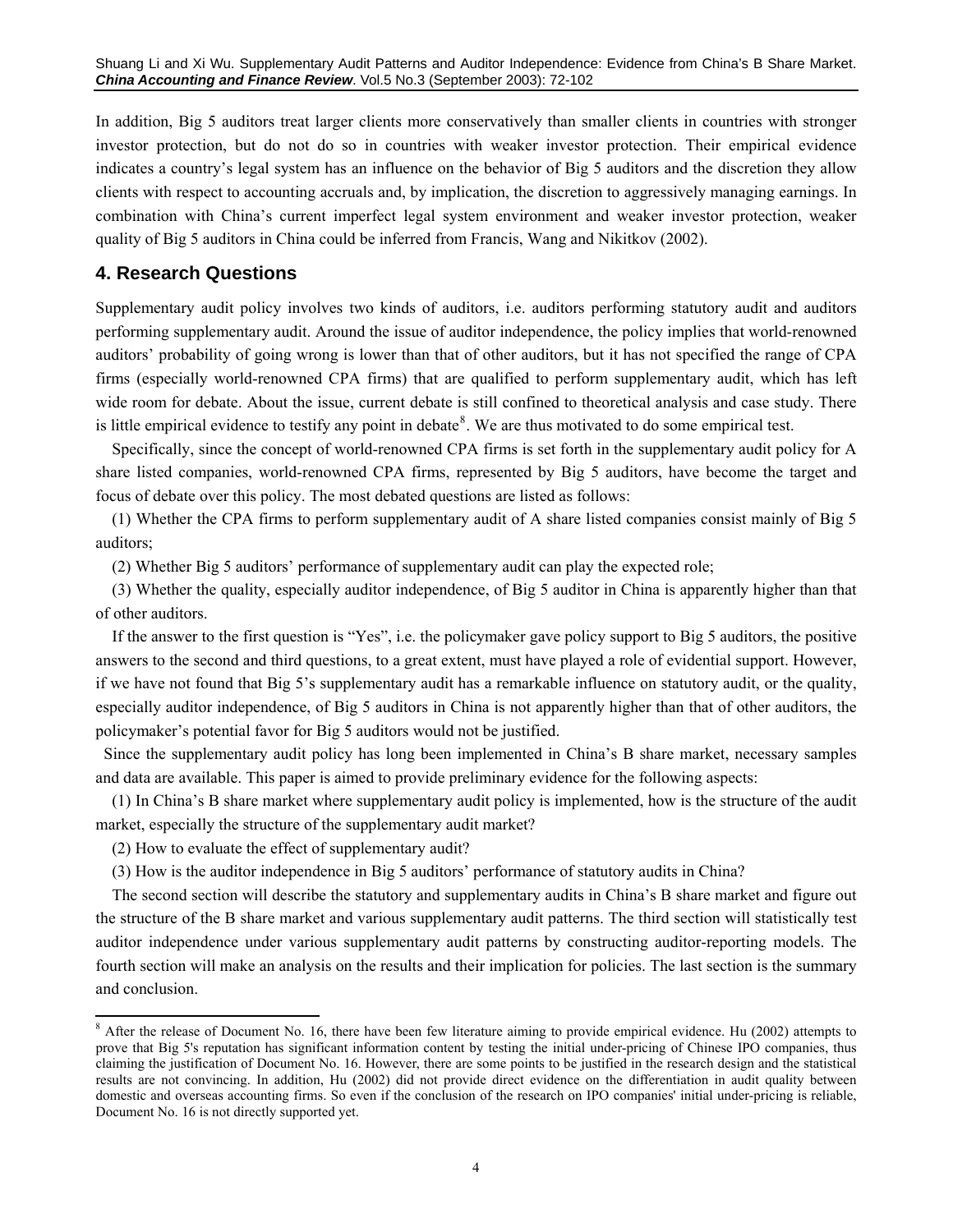# **II. STRUCTURE OF B SHARE AUDITING MARKET AND SUPPLEMENTARY AUDIT PATTERNS**

### **1. Requirements over Supplementary Audits of B Share Listed Companies**

In accordance with related provisions in *The Implementation Rules for the Regulations on the Domestically Listed Foreign Shares Companies* (hereinafter shortened as "*Implementation Rules*")<sup>[9](#page-4-0)</sup>, such as No.36 and 42 articles, companies issuing domestically listed foreign shares (B shares) may also present financial statements adjusted according to the International Accounting Standards in their annual reports, apart from financial statements prepared in accordance with Chinese Accounting Standards, which is required to be presented. A company may engage an overseas CPA firm that meets the State's requirements to review or audit its financial statements adjusted in accordance with the International Accounting Standards. The review or audit report of a company's financial statements to be disclosed domestically should be signed by Chinese CPAs and the CPA firm that they work for.

The purpose for supplementary audit for B share companies is mainly to provide reference for decision-making of overseas investors through overseas CPA firms' review or audit. Meanwhile, the supplementary audit policy has an influence on dividend distribution of B share companies.<sup>[10](#page-4-1)</sup>

## **2. Structure of B Share Auditing Market**

In order to investigate the structure of B share auditing market and supplementary audit patterns, we have carried out careful data collection and cleansing about the audit market for recent three years from 1999 to 2001 and contrasted the result with raw data about B share auditing market provided by Chief Accountant Office of the CSRC (2001a, b). The data comes from annual reports of B share listed companies. The information on the business addresses of the CPA firms performing statutory audit and supplementary audit usually may be obtained from the section of "Other Related Data - Names and Business Addresses of CPA firms" and corroborated or supplemented by "Material Events" and other relevant information sources<sup>[11](#page-4-2)</sup>. In accordance with the requirements of *Implementation Rules*, the CPA firms performing supplementary audit of B share listed companies<sup>[12](#page-4-3)</sup> are usually overseas CPA firms, but *Implementation Rules* have not yet compulsorily required that supplementary auditors be overseas CPA firms. We also have made a special investigation into the instances that supplementary auditors are domestic CPA firms<sup>[13](#page-4-4)</sup>, including domestic Big 5 auditors<sup>14</sup> and other domestic CPA firms.

<span id="page-4-0"></span> $\overline{a}$ 9 See the Appendix to *The Notice on the Release of the Implementation Rules Concerning the Regulations of the Domestically Listed*  Foreign Shares Companies issued by the State Council Securities Commission in 1996.<br><sup>10</sup> In accordance with Article 40 of *Implementation Rules*, when a B-share listed company distributes its dividend, the distributable

<span id="page-4-1"></span>profit after tax should be determined according to whichever of the following two figures is lower: (a) Accumulated distributable profit after tax in audited financial statements prepared in accordance with Chinese Accounting Standards; (b) Accumulated distributable profit after tax in the audited financial statements based on Chinese Accounting Standards and adjusted in accordance with the International Accounting Standards.

<span id="page-4-2"></span><sup>&</sup>lt;sup>11</sup> In some cases with insufficient disclosure, information in other fiscal years probably is needed for verification purpose. If the address of the auditor engaged by a company cannot be verified through the above procedure, such cases would be determined as " observations with insufficient disclosure".

<span id="page-4-3"></span><sup>&</sup>lt;sup>12</sup> It is hereinafter shortened as "supplementary auditor". Accordingly, the accounting firm which performs the statutory audit of B share listed companies are shortened as "statutory auditor".

<span id="page-4-4"></span><sup>&</sup>lt;sup>13</sup> The supplementary auditors who are domestic accounting firms are also called as nominal overseas auditors in this paper. The real identity of a supplementary auditor should be determined in accordance with the name and the business address of the accounting firm disclosed in the listed auditee's annual reports.

<span id="page-4-5"></span><sup>&</sup>lt;sup>14</sup> Before 1998, Big 5 (then Big 6) international accounting companies have set up six Sino-foreign Cooperative CPA firms in China, including Price Waterhouse Da Hua, Arthur Anderson Huaqiang, KPMG Huazhen, Ernst & Young Huaming, Deloitte Touche Hujiang, and Coopers & Lybrand Zhongxin. In 1999, the Price Waterhouse merged with Coopers & Lybrand into PriceWaterhouseCoopers. In China, Price Waterhouse Da Hua remains as a Sino-foreign Cooperative CPA firm with a change in name as PriceWaterhouseCoopers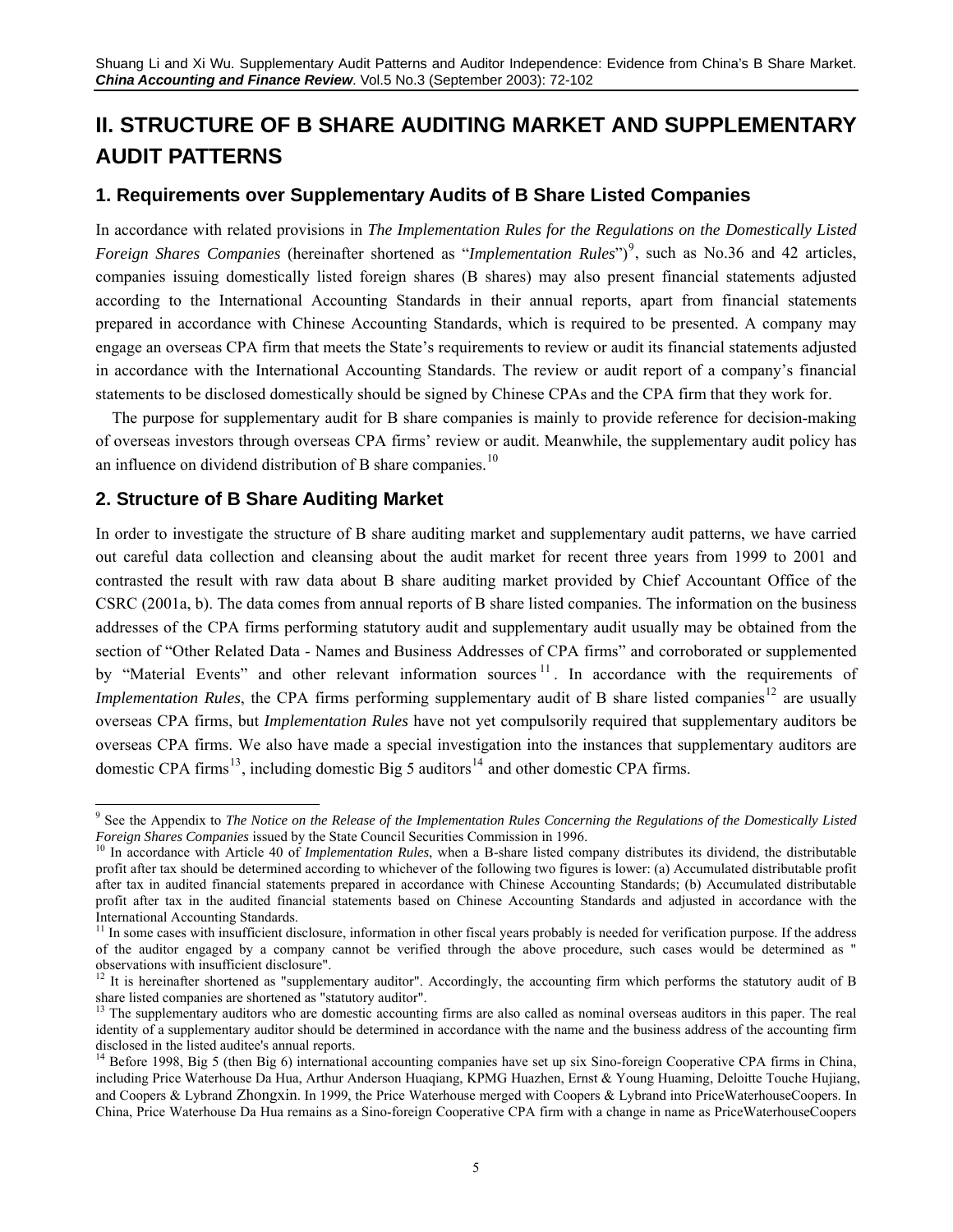## **(1) Statutory Auditing Market**

First, we conduct descriptive statistics on the statutory audit market of B share listed companies during  $1999 \sim 2001$ , as shown in Table 1.

|                                          |                | 1999         |                  | 2000         | 2001           |                      |  |
|------------------------------------------|----------------|--------------|------------------|--------------|----------------|----------------------|--|
|                                          | Amount of      |              | Amount of        |              | Amount of      |                      |  |
|                                          | clients        | Market share | clients          | Market share |                | clients Market share |  |
| Price Waterhouse Da Hua                  | 7              | 6.48%        |                  | 6.14%        | 11             | 9.82%                |  |
| Arthur Anderson Huagiang                 | 8              | 7.41%        | 12               | 10.53%       | 14             | 12.50%               |  |
| KPMG Huazhen                             | 3              | 2.78%        |                  | 0.88%        | 2              | 1.79%                |  |
| Ernst & Young Huaming                    | 2              | 1.85%        | 2                | 1.75%        | 2              | 1.79%                |  |
| Deloitte Touche Hujiang                  | 3              | 2.78%        | 4                | 3.51%        | 5              | 4.46%                |  |
| Coopers & Lybrand Zhongxin               | $\overline{2}$ | 1.85%        | $\overline{2}$   | 1.75%        | 3              | 2.68%                |  |
| Total of domestic Big 5 auditors         | 25             | 23.15%       | $\underline{28}$ | 24.56%       | $\frac{37}{2}$ | 33.04 <sup>%</sup>   |  |
| Total number of B share listed companies | 108            | 100%         | 114              | 100%         | 112            | 100%                 |  |

| <b>Table 1</b> Domestic Big 5 auditors' Shares in Statutory Auditing Market of B Share Companies (1999 $\sim$ 2001) |  |  |  |  |
|---------------------------------------------------------------------------------------------------------------------|--|--|--|--|
|---------------------------------------------------------------------------------------------------------------------|--|--|--|--|

Note: Data is obtained from annual reports of B share listed companies.

On the whole, the statutory auditing market of China's B share listed companies is relatively scattered. Based on the CSRC's statistics of B share market from 1997 to 2000 and the result in Table 1, domestic Big 5 auditors' market share before the year 2000 is maintained at the level of 25%. But in the year 2001, domestic Big 5 auditors' total market share was increased dramatically by nearly 8.5%. We believe that it resulted mainly from the Yinguangxia vs. Zhongtianqin incident because eight of domestic Big 5 auditors' nine new clients engaged Zhongtianqin as their predecessor auditor.

## **(2) Supplementary Auditing Market**

 $\overline{a}$ 

We then conduct an investigation into the supplementary auditing market of B share companies, especially the composition of nominally engaged overseas auditors. Take Big 5 auditors as an example, under normal circumstances, some B share companies at least nominally engage Hong Kong Big 5 auditors as their supplementary auditors, with the expression in disclosed information that the names and business addresses of engaged CPA firms are all marked as those of Hong Kong's CPA firms. While some other companies actually engage domestic Big 5 auditors as their supplementary auditors, with the expression in disclosed information either directly indicating that engaged CPA firms are domestic ones or marking business addresses as domestic ones. Accordingly, we classify the observations in which the supplementary auditor's address in disclosed information is marked as domestic one into the class of domestic auditors. Such a classification based on disclosed information cannot identify all supplementary audits that are actually conducted by domestic CPA firms. But it at least provides a minimum, which enables us to form a rough idea of the structure of supplementary auditing market and have a preliminary understanding of the actual implementation of the supplementary audit policy in B share market. Table

Zhongtian, while Coopers & Lybrand Zhongxin was no longer a Sino-foreign Cooperative CPA firm with a change in name as Xin Yong. Given a relatively strong persistence in clients, expertise, internal management and reputation inherited from Big 5, Xin Yong is still treated as a Sino-foreign Cooperative CPA firm in our sample period during 1999-2001. Unreported sensitivity tests indicate that an alternative treatment of Xin Yong as a domestic large accounting firm does not change statistical results as shown in Table 5 and Table 6 in this paper. For simplicity and uniformity, these 6 Sino-foreign Cooperative CPA firms are collectively referred to as domestic Big 5 auditors.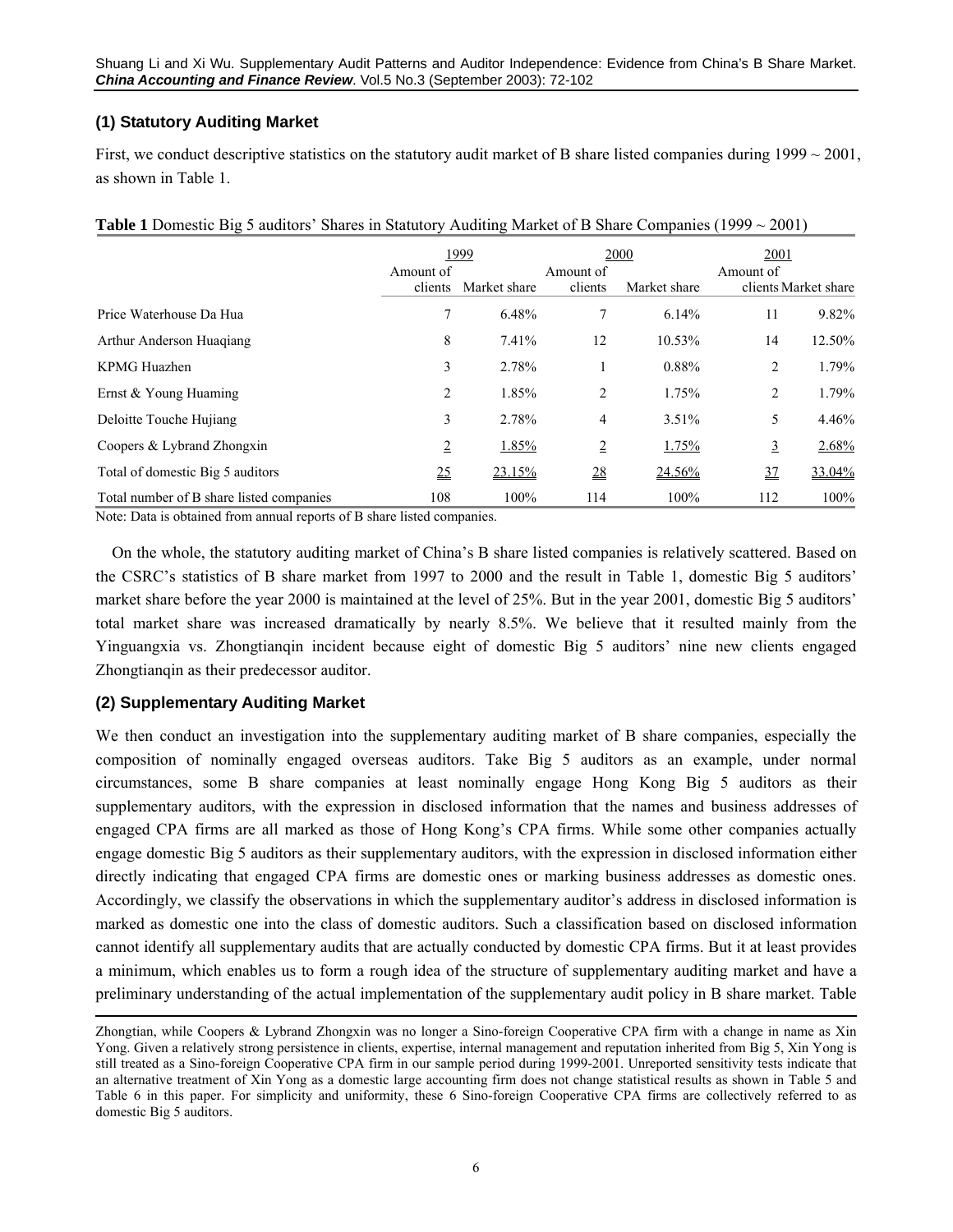2 describes the structure of supplementary auditing market.<sup>[15](#page-6-0)</sup>

|                                                     | 1999           |        | 2000      |        | 2001             |        |  |
|-----------------------------------------------------|----------------|--------|-----------|--------|------------------|--------|--|
| Composition of supplementary auditors               | Amount of      | Market | Amount of |        | Market Amount of | Market |  |
|                                                     | clients        | share  | clients   | share  | clients          | share  |  |
| Panel A: Big 5 auditors                             |                |        |           |        |                  |        |  |
| PriceWaterhouseCoopers (PWC)                        | 27             | 25.00% | 27        | 23.68% | 27               | 24.11% |  |
| Including: PWC-Hong Kong                            | 14             |        | 13        |        | 10               |        |  |
| PWC-domestic                                        | 13             |        | 14        |        | 17               |        |  |
| Arthur Anderson (AA)                                | 26             | 24.07% | 27        | 23.68% | 24               | 21.43% |  |
| Including: AA-Hong Kong                             | 17             |        | 17        |        | 19               |        |  |
| AA-domestic                                         | 9              |        | 10        |        | 5                |        |  |
| <b>KPMG</b>                                         | 9              | 8.33%  | 8         | 7.02%  | 7                | 6.25%  |  |
| Including: KPMG-Hong Kong                           | 5              |        | 5         |        | 4                |        |  |
| KPMG-domestic                                       | 4              |        | 3         |        | 3                |        |  |
| Ernst & Young $(EY)$                                | 9              | 8.33%  | 11        | 9.65%  | 11               | 9.82%  |  |
| Including: EY-Hong Kong                             | 7              |        | 9         |        | 6                |        |  |
| EY-domestic                                         | $\overline{c}$ |        | 2         |        | 5                |        |  |
| Deloitte Touche Tohmatsu (DTT)                      | 9              | 8.33%  | 7         | 6.14%  | 8                | 7.14%  |  |
| Including: DTT-Hong Kong                            | 6              |        | 4         |        |                  |        |  |
| DTT-domestic                                        | 3              |        | 3         |        | 4                |        |  |
| Subtotal of overseas Big 5 auditors                 | 49             |        | 48        |        | 43               |        |  |
| Subtotal of domestic Big 5 auditors                 | 31             |        | 32        |        | 34               |        |  |
| Subtotal of nominal overseas Big 5 auditors         | 80             | 74.07% | 80        | 70.18% | 77               | 68.75% |  |
| Panel B: Non-Big 5 auditors                         |                |        |           |        |                  |        |  |
| Overseas non-Big 5 auditors                         | 10             |        | 12        |        | 18               |        |  |
| Domestic non-Big 5 auditors                         | 16             |        | 20        |        | 16               |        |  |
| Total of nominal overseas non-Big 5 auditors        | 26             | 24.07% | 32        | 28.07% | 34               | 30.36% |  |
| <b>Panel C: miscellaneous</b>                       |                |        |           |        |                  |        |  |
| Observations with insufficient disclosure           |                |        |           |        |                  |        |  |
| Observations without conducting supplementary audit |                |        |           |        |                  |        |  |
| Total of miscellaneous observations                 |                | 1.85%  | 2         | 1.75%  |                  | 0.89%  |  |
| Total number of B share listed companies            | 108            | 100%   | 114       | 100%   | 112              | 100%   |  |

Note: Data is obtained from annual reports of B share listed companies.

According to Table 2, supplementary auditing market is highly concentrated, with about 70% held by domestic and overseas Big 5 auditors. During  $1999 \sim 2001$ , overseas CPA firms acting as supplementary auditors captured a 53.9%[16](#page-6-1) share of the whole supplementary auditing market and these accounting firms all came from Hong Kong. Hong Kong Big 5 auditors took 75.7%<sup>[17](#page-6-2)</sup> of the 53.9% share. At least 44.6%<sup>[18](#page-6-3)</sup> of B share companies have engaged domestic CPA firms as their supplementary auditors, 65.1%<sup>[19](#page-6-4)</sup> of which were domestic Big 5 auditors. However, the percentage of domestic CPA firms in supplementary auditing market is a conservative estimate. In fact, there must be more cases than disclosed that domestic CPA firms act as a supplementary auditor or actually perform supplementary audit.

The result in Table 2 indicates that overseas international CPA firms acting as supplementary auditors of B share companies have played their role only to a limited extent, whether in the scope or degree of participation.

<span id="page-6-0"></span><sup>&</sup>lt;u>.</u> <sup>15</sup> There is a difference in the scope of statistics between the data in Table 2 and the data provided by Chief Accountant Office of the CSRC (2001a, b). The latter does not specifically classify Big 5 auditors into domestic or overseas ones, but just on the whole.<br><sup>16</sup> 53.9%  $\approx$  (59+60+61)/(108+114+112)<br><sup>17</sup> 75.7%  $\approx$  (49+48+43)/(59+60+61)<br><sup>17</sup> 75.7%  $\$ 

<span id="page-6-2"></span><span id="page-6-1"></span>

<span id="page-6-3"></span>

<span id="page-6-4"></span>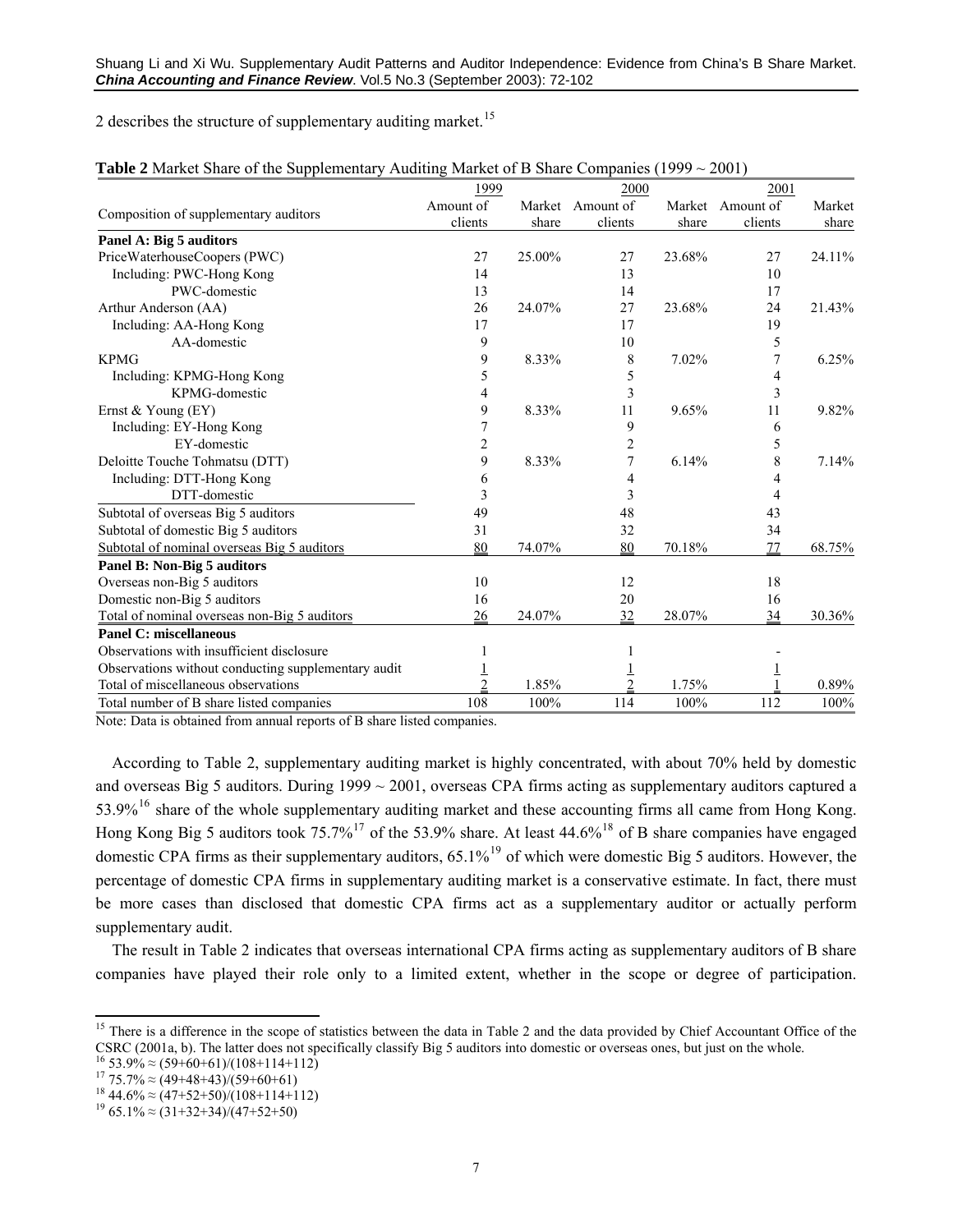World-renowned CPA firms available for choice by the policymaker are apparently confined to regional Big 5 auditors. So, for the implementation of supplementary audit policy for A share companies, the limited range of world-renowned CPA firms for choice is bound to stir up the debate over the potential effect and fairness of this policy, that is, whether the quality of Hong Kong and domestic Big 5 auditors could represent that of world-renowned CPA firms? And whether there exists a significant difference in audit quality, especially in auditor independence, between domestic non-Big 5 accounting firms and Hong Kong or domestic Big 5 auditors?

#### **3. Supplementary Audit Patterns in B Share Market**

The supplementary audit pattern refers to the combination mode of the statutory auditor and supplementary auditor engaged by a company under the supplementary audit policy. Around the concern of regulators, academics and practitioners about Big 5 auditors' reputation and audit quality, we classify statutory auditors and supplementary auditors as follows.

Statutory auditors are grouped into three categories. The first category is domestic Big 5 auditors, that is, the six Sino-foreign Cooperative CPA firms listed in Table  $1^{20}$  $1^{20}$  $1^{20}$ . The second category is domestic large accounting firms. The primary criterion is the ranking, sorted by listed clients' total assets, of market share of listed company auditing market during 1999~2000, which is available in Chief Accountant Office of the CSRC (2001a, p.257-259; 2001b, p.75-77). The accounting firms, excluding Sino-foreign Cooperative CPA firms, ranked in Top Ten are determined as domestic large firms. For the year 2001, restricted by the availability of data, we adopt the market ranking for the year 2000, excluding accounting firms that failed to pass the 2001 annual examination<sup>[21](#page-7-1)</sup>. In all fiscal years, we also add Tianjian Xinde CPA Firm and Tianjian CPA Firm into the category of domestic large firms by virtue of their reputation<sup>[22](#page-7-2)</sup>. The third category is domestic small CPA firms. By exclusive method, all other accounting firms acting as statutory auditors of B share companies, other than the above-mentioned domestic Big 5 auditors and domestic large firms, are all classified as domestic small firms. The above classification is for the convenience of comparing the differences in auditor independence, proxied as auditor reporting conservatism, between domestic Big 5 auditors, domestic large accounting firms and other domestic CPA firms.

Supplementary auditors are grouped into two categories: One category is overseas Big 5 auditors and the other category is overseas non-Big 5 auditors. It should be noted that overseas Big 5 auditors here refer to the nominal ones including Hong Kong and domestic Big 5 auditors. We do not separate nominal overseas Big 5 into Hong Kong and domestic ones because our main purpose is to test the reputation and auditor independence of Big 5 auditors as a whole; meanwhile the result as shown in Panel A of Table 2 is just a conservative estimate, and specific classification in nominal overseas Big 5 based on this makes little sense. Overseas non-Big 5 auditors are determined according to the range in Panel B, Table 2.

Now that statutory auditors and supplementary auditors have been classified, we can theoretically get the following 6 combinations of statutory auditors and supplementary auditors, i.e. supplementary audit patterns.

Pattern I domestic Big 5 vs. overseas Big 5

-

Pattern II domestic Big 5 vs. overseas non-Big 5

<span id="page-7-0"></span><sup>&</sup>lt;sup>20</sup> When defining the range of domestic Big 5, only Sino-foreign Cooperative CPA firms are included, while Big 5's affiliate firms are excluded since these affiliate firms are relatively loosely connected with Big 5. By the end of the year 2001, only PriceWaterhouseCoopers has an affiliate firm in China, i.e. Yangcheng CPA firm.<br><sup>21</sup> See Li and Wu (2003, p115-132) for a discussion on the change in the structure of 2001 China listed company auditing market and

<span id="page-7-1"></span>the 2001 annual examination.

<span id="page-7-2"></span>Among them, there is one observation where Tianjian Xinde CPA firm acted as the statutory auditor in 1999, one case for the year 2000 and two cases for the year 2001. During the period from 1999 through 2001, there is only one observation where Tianjian CPA firm acted as the statutory auditor in 2001.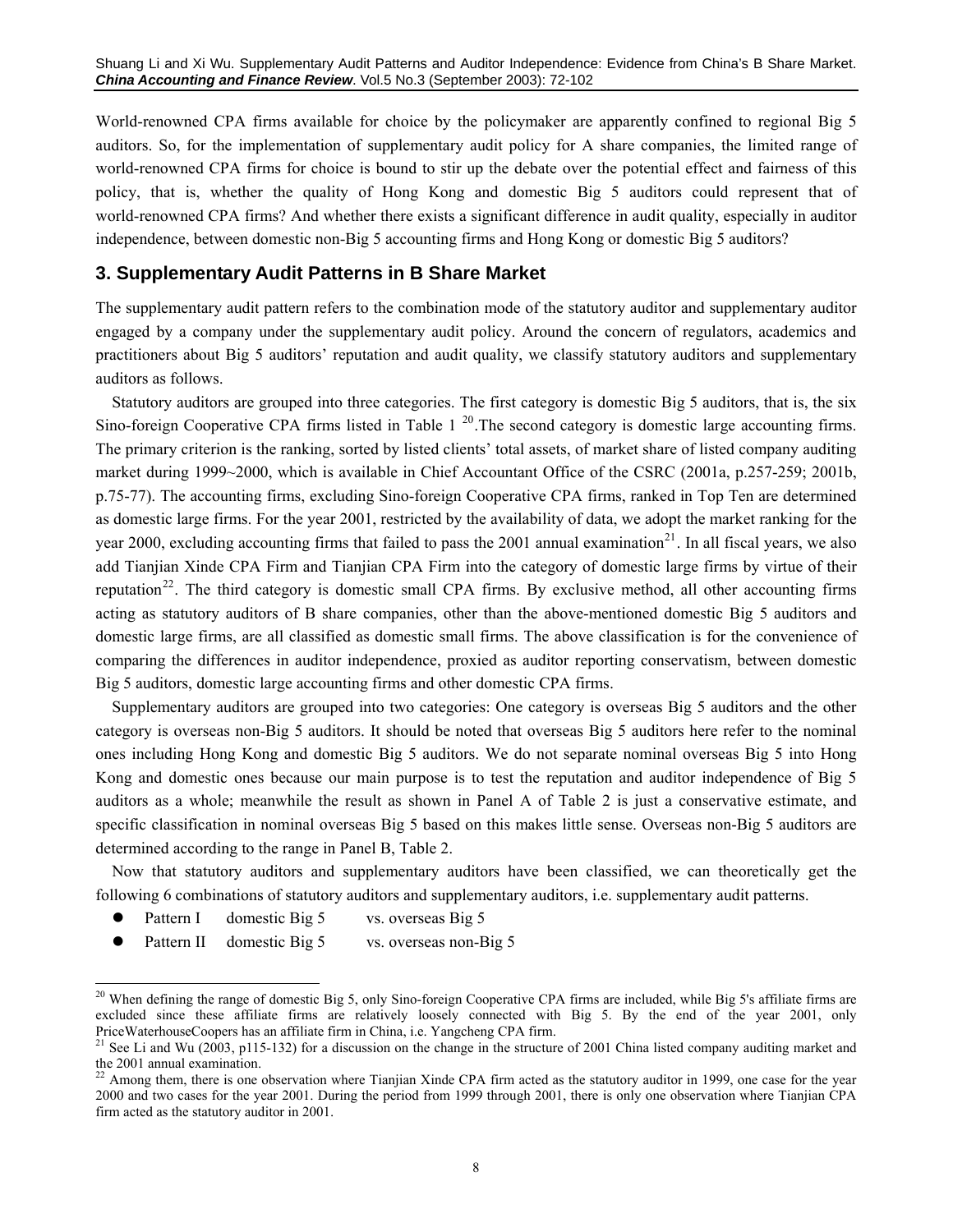- Pattern III domestic large firms vs. overseas Big 5
- Pattern IV domestic large firms vs. overseas non-Big 5
- Pattern V domestic small firms vs. overseas Big 5
- Pattern VI domestic small firms vs. overseas non-Big 5

After excluding five miscellaneous observations in Panel C of Table 2, we divide the B share market for the period during 1999 ~ 2001 into the above-stated 6 supplementary audit patterns, as shown in Table 3.

**Table 3** Supplementary Audit Patterns in B Share Market (1999 ~ 2001)

|       | . .                                   | 1999 |          | 2000 |           | 2001 |           | Total |          |
|-------|---------------------------------------|------|----------|------|-----------|------|-----------|-------|----------|
|       | Supplementary audit pattern           | Obs. | Percent  | Obs. | Percent.  | Obs. | Percent   | Obs.  | Percent  |
|       | Domestic Big 5 vs. overseas Big 5     | 25   | 23.58%   | 28   | $25.00\%$ | 36   | 32.43%    | 89    | 27.05%   |
| Н     | Domestic Big 5 vs. overseas non-Big 5 |      | $0.00\%$ |      | $0.00\%$  |      | $0.90\%$  |       | $0.30\%$ |
| Ш     | Domestic large vs. overseas Big 5     | 34   | 32.08%   | 34   | 30.36%    | 23   | 20.72%    | 91    | 27.66%   |
| IV    | Domestic large vs. overseas non-Big 5 | 18   | 16.98%   | 24   | 21.43%    | 18   | $16.22\%$ | 60    | 18.24%   |
|       | Domestic small vs. overseas Big 5     |      | 19.81%   | 18   | $16.07\%$ | 18   | $16.22\%$ | 57    | 17.33%   |
| VI    | Domestic small vs. overseas non-Big 5 |      | 7.55%    |      | 7.14%     | 15   | 13.51%    | 31    | 9.42%    |
| Total |                                       | 106  | 100%     | 112  | 100%      | 111  | 100%      | 329   | 100%     |

Table 3 indicates that Pattern I and Pattern III have higher frequencies of incidence, 27.05% and 27.66% respectively. Pattern IV and Pattern V have relatively low frequencies of incidence, 18.24% and 17.33% respectively. The frequency of Pattern VI is even lower, only 9.42%. Pattern II, the combination of a domestic Big 5 and an overseas non-Big 5, almost does not occur. Big 5 auditors as a whole, including domestic and overseas Big 5, participate in the supplementary audit of B share companies through Pattern I, II, III, and V, with the total market share of up to 72.34%.

# **III. COMPARISON OF AUDITOR INDEPENDENCE UNDER VARIOUS SUPPLEMENTARY AUDIT PATTERNS**

#### **1. Research Design**

#### **(1) Dependent Variable**

To examine the auditor independence under supplementary audit environment is one of our major research purposes. According to the policymaker's interpretation of supplementary audit, supplementary audits should be able to urge domestic auditors to withstand the pressure from listed companies and to safeguard auditor independence. When examining the effect of supplementary audits, we focuses on the influence of supplementary auditors on statutory auditors' independence, which requires controlling the differences among various supplementary audit patterns.

A large number of auditing literatures use auditor's opinion as the proxy for auditor independence. The paper continues to use this method. Basic methodology is to compare the influence of various supplementary audit patterns on the types of statutory auditor opinions while controlling for other variables.

There are four types of audit reports: (a) unqualified opinion, including standard unqualified opinion and unqualified opinion with explanatory paragraphs; (b) qualified opinion; (c) adverse opinion; and (d) disclaimer of opinion. Some of past literature (e.g. Chen, Chen and Su, 2001; Zhang and Liu, 2002) adopts the classification of standard unqualified opinion vs. non-standard unqualified opinion to study auditor independence, while Li and Wu (2002d, p.1-28) found that auditor's expressing an unqualified opinion with explanatory paragraphs might suggest impairment of auditor independence to some extent. In order to measure auditor independence in a more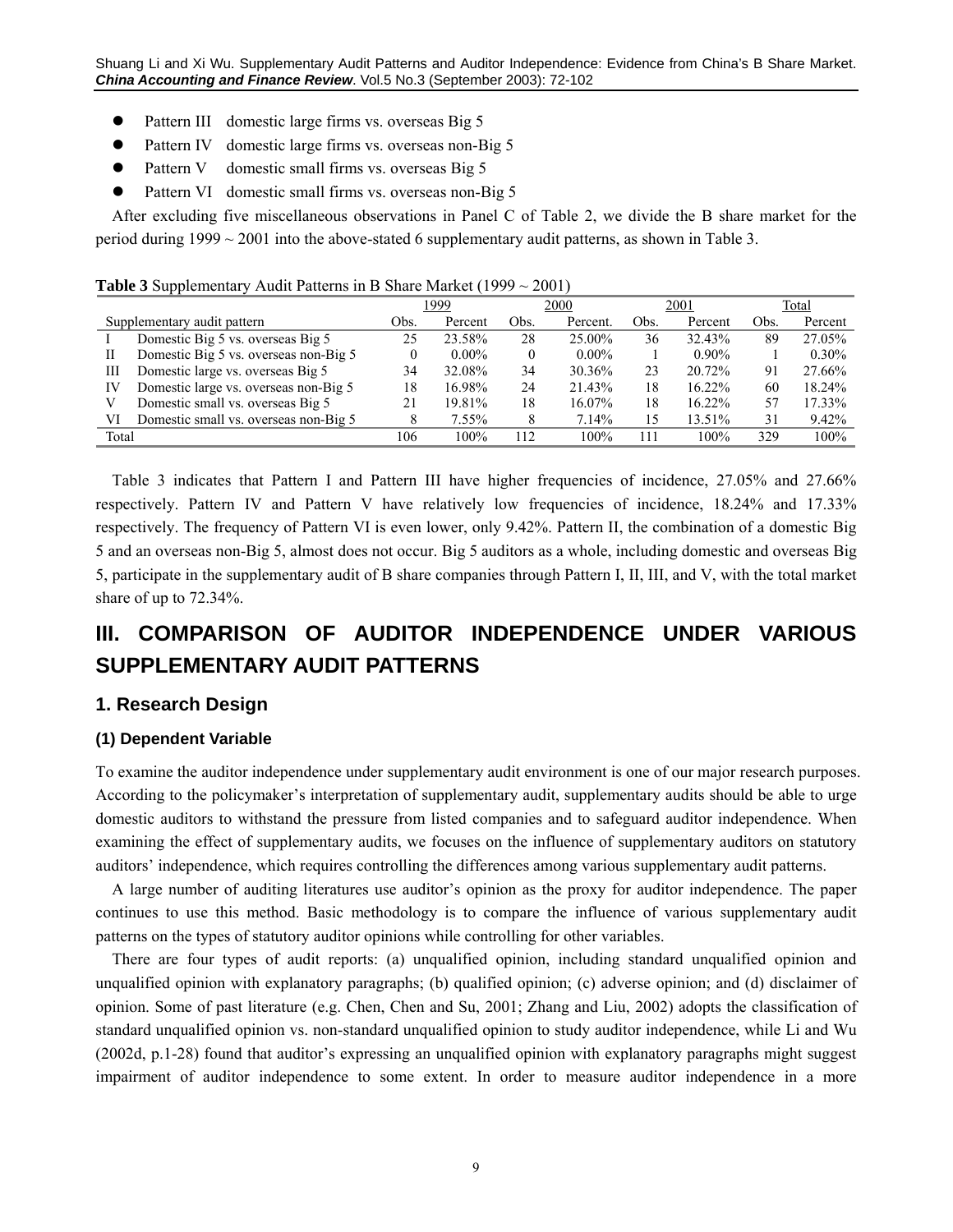conservative way, here we adopt the classification of unqualified opinion vs. non-unqualified opinion<sup>[23](#page-9-0)</sup> as a benchmark, while the classification of standard unqualified opinion vs. non-standard unqualified opinion as an alternative for comparison purpose. Accordingly, we have two sets of the dependent variable, i.e. benchmark setting and alternative setting, which facilitates an examination of the difference of the two settings on statistical results.

**Benchmark setting**:  $OP=1$ , indicating a statutory auditor has issued the report with a non-unqualified opinion; =0, indicating a statutory auditor has issued the report with an unqualified opinion.

**Alternative setting**:  $OP=1$ , indicating a statutory auditor has issued the report with a non-standard unqualified opinion; =0, indicating a statutory auditor has issued the report with a standard unqualified opinion.

# **(2) Theoretical Comparison between Supplementary Audit Patterns and Setting of Experimental Variables**

The theoretical comparison of various supplementary audit patterns is based upon the following assumptions. First, Big 5's auditor independence is superior to that of non-Big 5 auditors, therefore superior to that of overseas non-Big 5, domestic large and small accounting firms. Second, large accounting firms' independence is superior to that of small firms, therefore domestic large firms' independence is superior to that of domestic small firms. Third, the existence of supplementary auditors serves to urge statutory auditors to safeguard auditor independence. Under these assumptions, we can infer the ranking of various supplementary audit patterns in terms of auditor independence, the sequence from high to low of which is as the following: Pattern I > Pattern III > Pattern IV and V  $>$  Pattern VI.<sup>[24](#page-9-1)</sup> Accordingly, we have three kinds of settings for experimental variables.

## **(i) Comparison among various supplementary audit patterns**

The above ranking order shows that the expected auditor independence under Pattern VI is the lowest, so it is selected in contrast against other supplementary audit patterns. Considering that there are 5 patterns available for statistical test, four dummy variables are set.

*PATN-I*=1, indicating that the supplementary audit pattern is the combination of a domestic Big 5 auditor and an overseas Big 5 auditor; =0, indicating other supplementary audit pattern.

*PATN-III*=1, indicating that the supplementary audit pattern is the combination of a domestic large accounting firm and an overseas Big 5 auditor; =0, indicating other supplementary audit pattern.

*PATN-IV*=1, indicating that the supplementary audit pattern is the combination of a domestic large accounting firm and an overseas non-Big 5 auditor; =0, indicating other supplementary audit pattern.

*PATN-V*=1, indicating that the supplementary audit pattern is the combination of a domestic small accounting firm and an overseas Big 5 auditor; =0, indicating other supplementary audit pattern.

#### **(ii) Supplementary audits with vs. without Big 5 auditors' participation**

The combinations of various supplementary audit patterns may serve for different comparison purposes. The observations in Pattern I, III, and V are the supplementary audits with Big 5 auditors participation, while

<span id="page-9-0"></span> $\overline{a}$  $^{23}$  Non-unqualified opinion refers to the audit opinion other than unqualified, including qualified opinion, adverse opinion and disclaimer of opinion.

<span id="page-9-1"></span><sup>&</sup>lt;sup>24</sup> Due to the extremely low frequency of incidence, Pattern II is not considered here. And we cannot directly compare the auditor independence between Pattern IV and V. However, we can observe the difference between them in subsequent statistical tests. If the auditor independence in Pattern IV is higher than that in Pattern V, and the fundamental assumption that domestic large accounting firms are more independent than domestic small firms is true, we could make a preliminary judgment that overseas Big 5's supplementary audits are not enough to make up domestic small CPA firms' deficiency in auditor independence, thus generating less promotion to statutory audits than expected. If the auditor independence in Pattern V is higher than that in Pattern IV, and the fundamental assumption that domestic large accounting firms are more independent than domestic small firms is true, we could make a preliminary judgment that overseas Big 5's supplementary audits can make up domestic small firms' deficiency in auditor independence, thus generating expected promotion to statutory audits.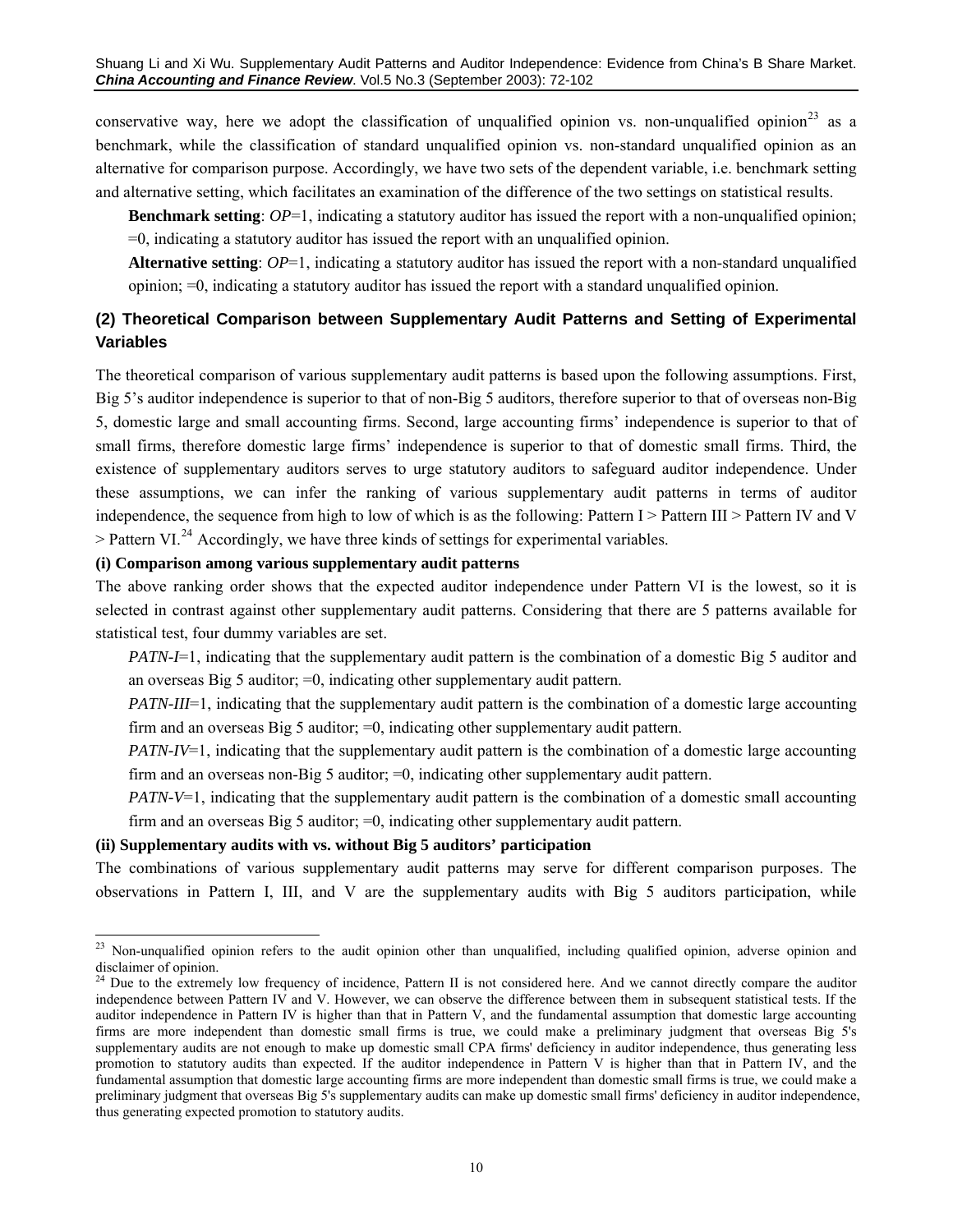observations in Pattern IV and VI are the supplementary audits without Big 5 auditors participation. The comparison of these two categories contributes to our direct observation of the influence of overseas Big 5 auditors on statutory audits. The experimental variables are set as follows.

*BIG5*=1, indicating the supplementary audit with Big 5 auditors participation; =0, indicating the supplementary audit without Big 5 auditors participation.

#### **(iii) Domestic Big 5 vs. domestic large firms vs. domestic small firms**

Under various supplementary audit patterns, the statutory auditor in Pattern I is a domestic Big 5, the statutory auditor in Pattern III and IV is a domestic large accounting firm, while the statutory auditor in Pattern V and VI is a domestic small firm. The comparison of these three categories is equivalent to an examination of the differences in auditor independence among different statutory auditors without consideration of potential influence of supplementary audit on statutory audit. The experimental variables are set as follows.

*LCBIG5*=1, indicating that the statutory auditor is a domestic Big 5; =0, others.

 $LCLARGE=1$ , indicating that the statutory auditor is a domestic large accounting firm;  $=0$ , others.

#### **(3) Control Variables**

The factor reflected in the above experimental variables is the characteristics of listed companies selection of their auditors. Apart from it, auditors will also be affected by many other factors when expressing their opinions. Based on prior literature (e.g. Lennox, 2000; Chen, Chen and Su, 2001; Zhang and Liu, 2002; Li and Wu, 2002d), these factors are grouped into three categories. First category is the company characteristics, such as profitability, financial position, evidence of earnings management and type of previous audit opinion; the second category is other characteristics in auditor selection, e.g. auditor changes; the third category is other features, such as the fiscal year dummy variables.

#### **(i) Return on assets**

In order to reflect a company's persistent profitability and to eliminate the influence of non-recurrent gains or losses, operating profit after deduction of other business profit is adopted as the earning indicator.

 $ROA =$  (operating profit - other business profit) / total assets.

#### **(ii) Significant non-major business profit**

Li and Wu (2002d, 2003) found that the existence of material non-major business profit has a significant negative impact on the conservatism of auditor's reporting. This indicator is used to examine whether a company reporting a profit has increased its profit with material non-recurrent gains, thus controlling the evidence of earnings management to some extent.

*IRRGLPRF*=1, when net profit>0 and (total pre-tax profit - operating profit + other business profit) / total pre-tax profit  $\geq$ 20%; =0, others.

#### **(iii) Leverage**

The indicator is used to reflect a company's financial position.

*LEVERAGE*= total liabilities / total assets.

#### **(iv) Type of the audit report for the previous year**

Prior literature found the type of audit opinion is highly persistent (e.g. Lennox, 2000). For correspondence with the two settings of dependent variable, this variable also has two settings.

Benchmark setting: *PREOP*=1, indicating a statutory auditor issued the report with a non-unqualified opinion in previous year; =0, indicating a statutory auditor issued the report with an unqualified opinion in previous year.

Alternative setting: *PREOP*=1, indicating a statutory auditor issued the report with a non-standard unqualified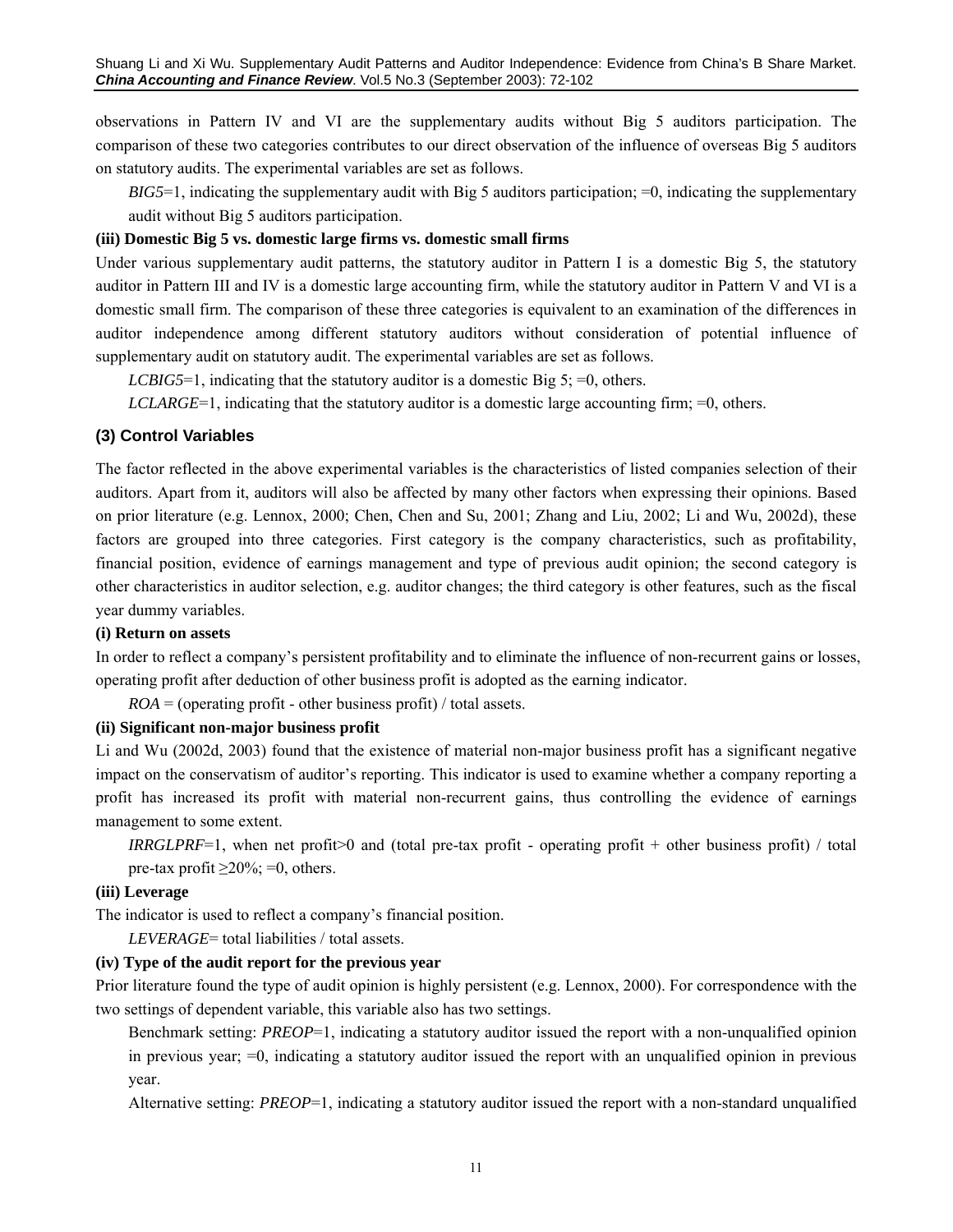opinion in previous year;  $=0$ , indicating a statutory auditor issued the report with a standard unqualified opinion in previous year.

#### **(v) Statutory auditor change and its interaction item with the variable of the previous year audit opinion**

Prior literature (e.g. Lennox, 2000; Li and Wu, 2002b) found that auditor change and its interaction item with the previous audit opinion significantly influence successor auditor's opinion.

*AUDCHG*=1, indicating that the statutory auditor changes in the reporting period; =0, indicating that no change has occurred with the statutory auditor in the reporting period.

Benchmark setting: *AUDCHG\*PREOP*=1, indicating a statutory auditor issued the report with a non-unqualified opinion in previous year and a change has occurred with the statutory auditor in the reporting period; =0, others.

Alternative setting: *AUDCHG\*PREOP*=1, indicating a statutory auditor issued the report with a non-standard unqualified opinion in previous year and a change has occurred with the statutory auditor in the reporting period; =0, others.

#### **(vi) Listing status**

The B share market consists of companies issuing both A and B shares and companies issuing B shares only. Lu and Li (2001) found the difference in reported net profit between statutory and supplementary financial statements of companies issuing both A and B shares is higher than that of companies issuing B shares only, which could be interpreted as companies issuing B shares only have no such pressure of manipulating returns on equity (ROE) for SEOs as A share companies bear. This might suggest a difference between companies issuing both A and B shares and companies issuing B shares only, so we adopt the listing status as a control variable.

*LISTYPE*=1, indicating that the company issues both A and B shares; =0, indicating that the company issues B shares only.

#### **(vii) Fiscal year variables**

Different years may imply variance in audit environment. Since the sample period is during  $1999 \sim 2001$ , two dummy variables are set.

*Y2000* = 1, when the sample is an observation in the year  $2000$ ; = 0, others.

*Y2001* = 1, when the sample is an observation in the year  $2001$ ; = 0, others.

## **(4) Auditor Reporting Models**

Since the dependent variable is set as dichotomous, logistic regression is usually adopted<sup>[25](#page-11-0)</sup>. According to three different settings of experimental variables, the logistic regression models are as follows.

## **(i) Comparison among various supplementary audit patterns**

$$
logit OP = a_0 + a_1 PATN - H + a_2 PATN - III + a_3 PATN - IV + a_4 PATN - V + a_5 ROA + a_6 IRRGLPRF + a_7 LEVERAGE
$$
  
\n
$$
+ a_8 PREOP + a_9 A UDCHG + a_{10} A UDCHG * PREOP + a_{11} LISTYPE + a_{12} Y2000 + a_{13} Y2001 + e
$$
  
\n(ii) Supplementary adults with vs. without Big 5 auditors' participation  
\n
$$
logit OP = a_0 + a_1 BIG5 + a_2 ROA + a_3 IRRGLPRF + a_4 LEVERAGE + a_5 PREOP + a_6 A UDCHG
$$
  
\n
$$
+ a_7 A UDCHG * PREOP + a_8 LISTYPE + a_9 Y2000 + a_{10} Y2001 + e
$$
  
\n(iii) Domestic Big 5 vs. domestic large firms vs. domestic small firms  
\n
$$
logit OP = a_0 + a_1 LCBIG5 + a_2 LCLARGE + a_3 ROA + a_4 IRRGLPRF + a_5 LEVERAGE + a_6 PREOP + a_7 A UDCHG
$$
  
\n(2)

$$
+a8AUDCHG*PREOP+a9LISTYPE+a10Y2000+a11Y2001+e
$$
\n(3)

<span id="page-11-0"></span><sup>&</sup>lt;u>.</u> <sup>25</sup> The statistical principle of logistic regression is to estimate the coefficients  $b_i$  using actual observations of interested events and independent variables based on the logistic function as  $p=1/[1+exp(-\sum b_i x_i)]$ . Logit transformation is then conducted as logit  $p = \ln \left[ p / (p + 1) \right]$ ( 1 - p)], thus achieving the linear expression of logit p (Guo, 1999, Chapter 6).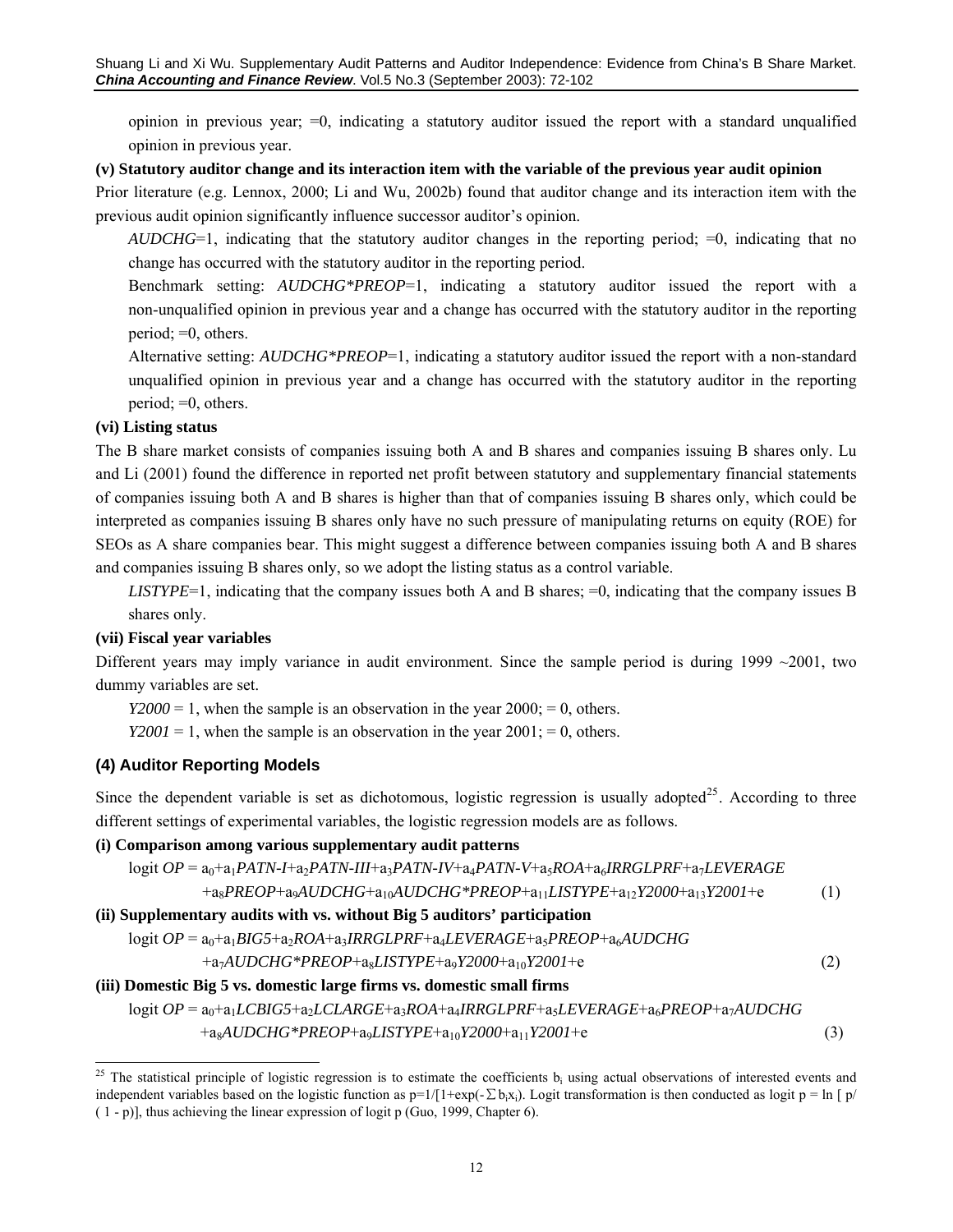Shuang Li and Xi Wu. Supplementary Audit Patterns and Auditor Independence: Evidence from China's B Share Market. *China Accounting and Finance Review*. Vol.5 No.3 (September 2003): 72-102

All variables relating to audit opinion in Model (1) to (3) have two settings. The variables are collected manually from Chief Accountant Office of the CSRC (2001a, b) and publicly disclosed annual reports of B share companies. SPSS10.0 is used to carry out statistical tests.

## **2. Sample Selection and Descriptive Statistics**

### **(1) Sample Selection**

For statistical tests, we select samples on the basis of Table 3. First, considering that there is only one observation in Pattern II, this observation is excluded. Thus, we only compare other five supplementary audit patterns<sup>[26](#page-12-0)</sup>. Secondly, considering that the variable of the audit opinion for the previous year is required, observations lacking previous audit opinion data because of insufficient listing age are excluded. As the result, one observation in Pattern I for the year 1999, 5 observations in Pattern I for the year 2000 and one observation in Pattern V for the year 2000 are excluded from Table 3. Finally, we obtain 321 observations (firm/year) in the sample.

#### **(2) Descriptive Statistics**

Table 4 shows the descriptive statistics on dependent and independent variables under various supplementary audit patterns.

| $\ldots$                       |             |             |             |             |                |              |
|--------------------------------|-------------|-------------|-------------|-------------|----------------|--------------|
|                                | Pattern I   | Pattern III | Pattern IV  | Pattern V   | Pattern VI     | Total sample |
| Panel A: Categorical variables |             |             |             |             |                |              |
| $OP$ (benchmark)=1             | 3           | 6           | 15          | 2           | 5.             | 31           |
|                                | $(3.61\%)$  | $(6.59\%)$  | $(25.00\%)$ | $(3.57\%)$  | (16.13%)       | $(9.66\%)$   |
| $OP$ (alternative)=1           | 5.          | 18          | 29          | 6           | 12             | 70           |
|                                | $(6.02\%)$  | (19.78%)    | $(48.33\%)$ | $(10.71\%)$ | $(38.71\%)$    | $(21.81\%)$  |
| IRRGLPRF=1                     | 40          | 50          | 38          | 19          | 19             | 166          |
|                                | (48.19%)    | $(54.95\%)$ | $(63.33\%)$ | $(33.93\%)$ | (61.29%)       | $(51.71\%)$  |
| $PREOP$ (benchmark)=1          | 4           |             | 14          |             | 8              | 34           |
|                                | $(4.82\%)$  | $(7.69\%)$  | $(23.33\%)$ | $(1.79\%)$  | $(25.81\%)$    | $(10.59\%)$  |
| <i>PREOP</i> (alternative)=1   | 6           | 2.1         | 29          |             | 16             | 75           |
|                                | (7.23%)     | $(23.08\%)$ | $(48.33\%)$ | $(5.36\%)$  | $(51.61\%)$    | $(23.36\%)$  |
| $AUDCHG=1$                     | 10          | 5           | 17          | 6           | 14             | 52           |
|                                | $(12.05\%)$ | $(5.49\%)$  | (28.33%)    | $(10.71\%)$ | $(45.16\%)$    | $(16.20\%)$  |
| AUDCHG*PREOP (benchmark)=1     | 0           | 0           | 4           | $\theta$    | $\mathfrak{D}$ | 6            |
|                                | $(0.00\%)$  | $(0.00\%)$  | $(6.67\%)$  | $(0.00\%)$  | $(6.45\%)$     | $(1.87\%)$   |
| AUDCHG*PREOP (alternative)=1   | 0           |             | 9           | $\Omega$    |                | 17           |
|                                | $(0.00\%)$  | $(1.10\%)$  | $(15.00\%)$ | $(0.00\%)$  | (22.58%)       | $(5.30\%)$   |
| LISTYPE=1                      | 57          | 78          | 54          | 37          | 28             | 254          |
|                                | (68.67%)    | $(85.71\%)$ | $(90.00\%)$ | $(66.07\%)$ | $(90.32\%)$    | (79.13%)     |
| Panel B: Continuous variables  |             |             |             |             |                |              |
| <b>ROA</b>                     | 3.58%       | 1.47%       | $-6.6\%$    | $3.35\%$    | $-19.60\%$     | $-1.2\%$     |
|                                | $(4.55\%)$  | $(7.40\%)$  | $(12.91\%)$ | $(6.47\%)$  | $(65.94\%)$    | (22.72%)     |
| <b>LEVERAGE</b>                | 43.25%      | 51.97%      | 69.94%      | 39.38%      | 92.07%         | 54.75%       |
|                                | $(19.03\%)$ | $(16.00\%)$ | (35.45%)    | (14.27%)    | $(90.36\%)$    | (38.17%)     |
| Observations                   | 83          | 91          | 60          | 56          | 31             | 321          |

**Table 4 Descriptive statistics** 

 $\overline{a}$ 

Note: Pattern I indicates the combination of a domestic Big 5 and an overseas Big 5; Pattern III indicates the combination of a domestic large accounting firm and an overseas Big 5; Pattern IV indicates the combination of a domestic large accounting firm and an overseas non-Big 5 auditor; Pattern V indicates the combination of a domestic small accounting firm and an overseas Big 5; Pattern VI indicates the combination of a domestic small accounting firm and an overseas non-Big 5 auditor.

For Panel A, the figure outside and inside the parenthesis represents the number of observations and sample means, respectively. For Panel B, the figure outside and inside the parenthesis represents sample means and standard deviation, respectively. The variables are defined as in the "III.1." Section.

<span id="page-12-0"></span><sup>&</sup>lt;sup>26</sup> Although subsequent statistical tests do not include Pattern II, the sequence numbers of the patterns are kept unchanged for consistency in the representation of the whole paper.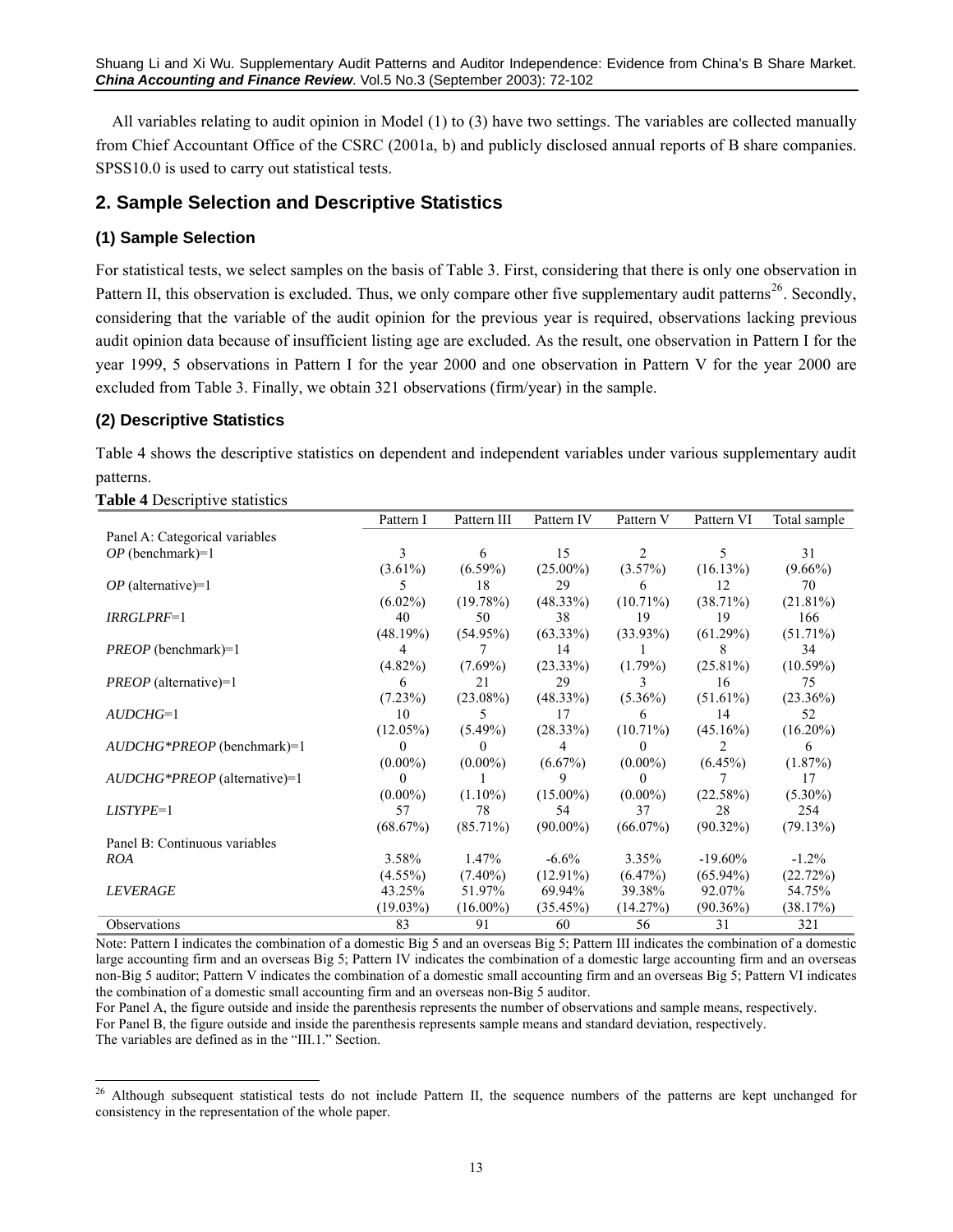Table 4 shows that among the 321 samples:

(i) There are a total of 70 observations with non-standard unqualified audit opinions in the reporting period, among which 39 cases are unqualified opinions with explanatory paragraphs, 31 are qualified opinions, adverse opinions or disclaimers of opinion. Among various supplementary audit patterns, Pattern IV has most incidents of either non-standard unqualified audit opinions or non-unqualified opinions.

(ii) There are 166 observations recognizing material non-major business profit in the reporting period. Among various patterns, Pattern IV and VI have most incidents for the recognition of material non-major business, 63% and 61% respectively. Pattern III and V have lower frequencies of observations recognizing material non-major business profit, 48%, 55% and 34% respectively.

(iii) There are 52 observations that have changed their statutory auditors in the reporting period, among which 6 cases were expressed a non-unqualified opinion by predecessor statutory auditor and 11 cases were expressed an unqualified opinion with explanatory paragraphs. These 17 observations with potential motive for opinion shopping are all in non-Big 5 audit environment, i.e. Pattern IV and VI.

(iv) Auditees in Big 5-participating patterns (i.e. Pattern I, III and V) commonly have higher profitability and lower leverage, compared with those in non-Big 5 audit patterns (i.e. Pattern IV and VI). Especially in Pattern VI, sample companies have a mean value of *ROA* of -19.60% and *LEVERAGE* up to 92.07%. This may reflect, to some extent, a difference in client characteristics between Big 5 and non-Big 5 auditors in B share market.

Unreported variables correlation matrix indicates the highest Pearson correlation coefficient between various variables in the regression model is -0.798 (between *ROA* and *LEVERAGE*). Further collinearity diagnostics shows that the variance inflation factors (VIF) of all variables are smaller than usual critical value 10, with the maximum value of 3.437. Thus, multicollinearity is not a serious problem with the regression model.

#### **3. Logistic Regression Results**

#### **(1) For Regressions by Benchmark Setting of the Dependent Variable**

Table 5 presents the statistical results of Model (1) - (3) for regressions by benchmark setting of the dependent variable. On the whole, the regression relationship is significant and model fit is good (Chi-square value is significant at the level of 0.0005 and Pseudo- $R^2$  is about 45 percent).

Table 5 indicates the following:

(i) For all experimental variables of Model (1), only *PATN-IV* has a coefficient with positive sign and all of the other three experimental variables have coefficients with negative signs. However, the coefficients of all these four experimental variables are not significant. It means that under various supplementary audit patterns, statutory auditors' conservatism in expressing opinions have no significant differences. Statutory auditors under the combination of a domestic large firm and an overseas non-Big 5 auditor have a higher, though not significant, tendency to express non-unqualified opinion.

(ii) The coefficient of the experimental variable *BIG5* in Model (2) is significantly negative at the level of 1%. It implies that in Big 5-participating supplementary audit patterns, statutory auditors' tendency to express non-unqualified opinions is significantly lower than that in non-Big 5 audit environment.

(iii) The coefficients of experimental variables *LCBIG5* and *LCLARGE* in Model (3) are both insignificant, indicating the lack of significant difference in auditor conservatism among domestic Big 5, domestic large accounting firms and domestic small firms.

(iv) The coefficients of *PREOP* in three models are all significantly positive at the level of 0.0005, suggesting the strong persistence of the conservatism of auditor's opinion.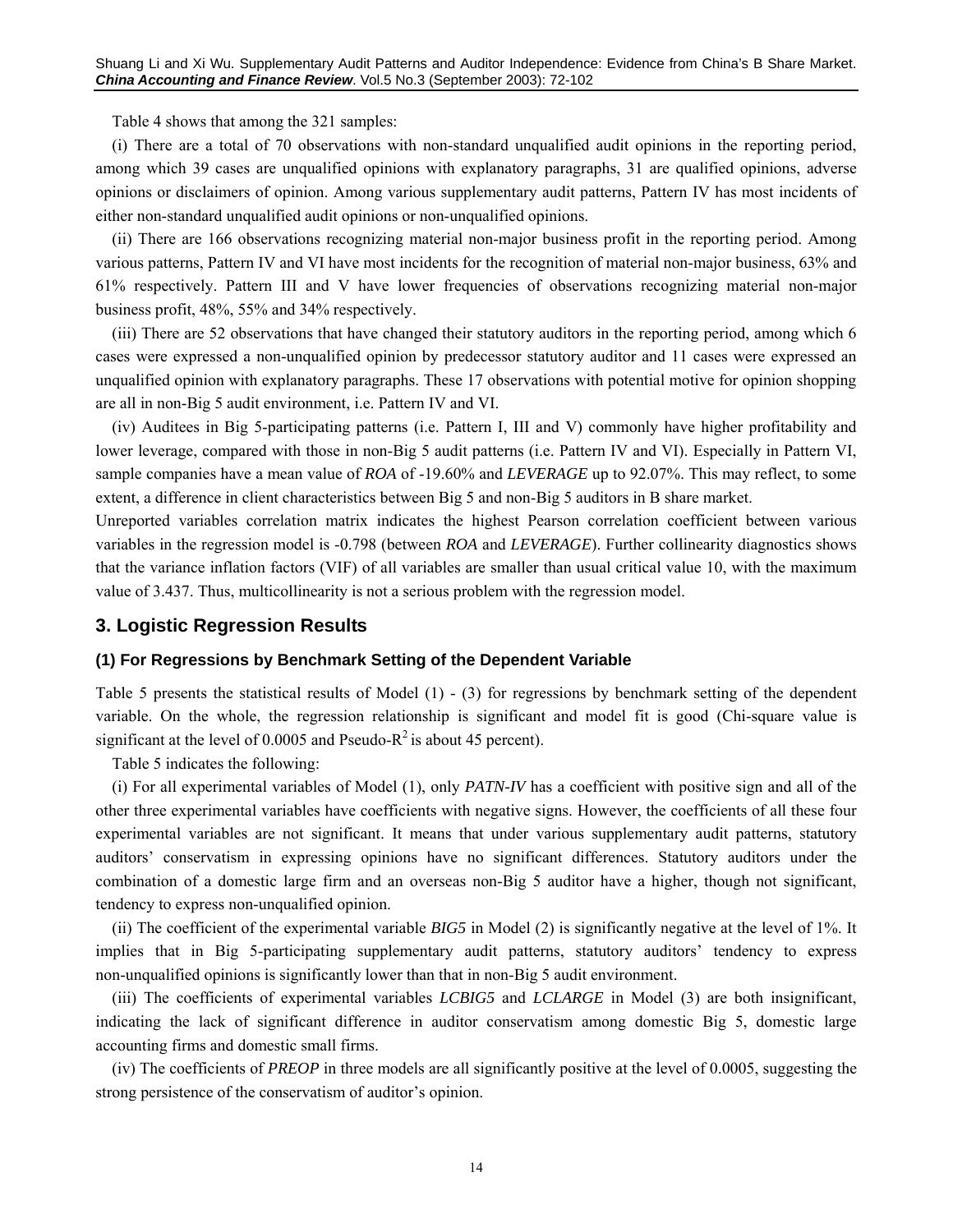Shuang Li and Xi Wu. Supplementary Audit Patterns and Auditor Independence: Evidence from China's B Share Market. *China Accounting and Finance Review*. Vol.5 No.3 (September 2003): 72-102

(v) The control variable *IRRGLPRF* is significantly and negatively correlated with the dependent variable *OP* in Model (1) and (2) at the level of 10% and 5%, respectively. It indicates that the statutory auditor is more likely to express unqualified opinions when there is a clear evidence of auditee's recognition of material non-major business profits.

(vi) Both of the fiscal year dummy variables *Y2000* and *Y2001* in three models have significant negative correlations with the dependent variable *OP* at the level of 5% or 1%. It implies that the statutory auditors have a declining tendency to express non-unqualified opinions in the recent two years, compared with the year 1999.

| <b>Table 5</b> Logistic regression Results by benchmark setting of the dependent variable | Mode (l)          | Model (2)         | Model (3)         |  |
|-------------------------------------------------------------------------------------------|-------------------|-------------------|-------------------|--|
| Dependent variable: OP                                                                    | Coefficient       | Coefficient       | Coefficient       |  |
|                                                                                           | (Wald statistics) | (Wald statistics) | (Wald statistics) |  |
| <b>Experimental variables</b>                                                             |                   |                   |                   |  |
| PATN-I                                                                                    | $-0.754$          |                   |                   |  |
|                                                                                           | (0.523)           |                   |                   |  |
| PATN-III                                                                                  | $-0.721$          |                   |                   |  |
|                                                                                           | (0.594)           |                   |                   |  |
| PATN-IV                                                                                   | 0.901             |                   |                   |  |
|                                                                                           | (1.179)           |                   |                   |  |
| PATN-V                                                                                    | $-0.719$          |                   |                   |  |
|                                                                                           | (0.405)           |                   |                   |  |
| BIG5                                                                                      |                   | $-1.444$          |                   |  |
|                                                                                           |                   | $(6.672***)$      |                   |  |
| LCBIG5                                                                                    |                   |                   | $-0.218$          |  |
|                                                                                           |                   |                   | (0.067)           |  |
| <b>LCLARGE</b>                                                                            |                   |                   | 0.552             |  |
|                                                                                           |                   |                   | (0.877)           |  |
| Control variables                                                                         |                   |                   |                   |  |
| ROA                                                                                       | 1.841             | 1.749             | 1.834             |  |
|                                                                                           | (1.934)           | (1.817)           | (2.273)           |  |
| <b>IRRGLPRF</b>                                                                           | $-0.954$          | $-1.046$          | $-0.785$          |  |
|                                                                                           | $(3.264*)$        | $(4.066**)$       | (2.525)           |  |
| <b>LEVERAGE</b>                                                                           | 1.305             | 1.093             | 1.578             |  |
|                                                                                           | (1.997)           | (1.533)           | $(3.348*)$        |  |
| <b>PREOP</b>                                                                              | 3.193             | 3.146             | 3.277             |  |
|                                                                                           | $(24.758***)$     | $(24.730***)$     | $(27.739***)$     |  |
| <b>AUDCHG</b>                                                                             | 0.514             | 0.428             | 0.834             |  |
|                                                                                           | (0.462)           | (0.320)           | (1.257)           |  |
| <b>AUDCHG*PREOP</b>                                                                       | $-1.853$          | $-1.626$          | $-1.542$          |  |
|                                                                                           | (1.878)           | (1.542)           | (1.408)           |  |
| <b>LISTYPE</b>                                                                            | 0.691             | 0.682             | 0.552             |  |
|                                                                                           | (0.792)           | (0.814)           | (0.573)           |  |
| Y2000                                                                                     | $-1.352$          | $-1.299$          | $-1.288$          |  |
|                                                                                           | $(5.226**)$       | $(4.933**)$       | $(4.936**)$       |  |
| Y2001                                                                                     | $-2.215$          | $-2.266$          | $-2.170$          |  |
|                                                                                           |                   | $(8.759***)$      |                   |  |
|                                                                                           | $(8.230***)$      |                   | $(7.943***)$      |  |
| Constant                                                                                  | $-2.854$          | $-1.985$          | $-3.548$          |  |
|                                                                                           | $(4.628**)$       | $(4.020**)$       | $(14.167***)$     |  |
| Chi-square                                                                                | 79.357***         | 78.096***         | 73.109***         |  |
| Pseudo- $R^2$                                                                             | 0.466             | 0.459             | 0.433             |  |
| Sample size                                                                               | 321               | 321               | 321               |  |

**Table 5** Logistic regression Results by benchmark setting of the dependent variable

Note: Chi - Square is the index for the overall effectiveness of the regression model. Pseudo- $R^2$  adopts Nagelkerke  $R^2$  index to measure the goodness of model fit.

Figure outside and inside the parenthesis represents the coefficient and Wald statistics, respectively.

\* \* \*, \* \* and \* indicates significance at the levels of 0.01, 0.05 and 0.1, respectively.

Definition of variables:

 $OP = 1$ , indicating a statutory auditor has issued the report with a non-unqualified opinion;  $= 0$ , indicating a statutory auditor has issued the report with an unqualified opinion.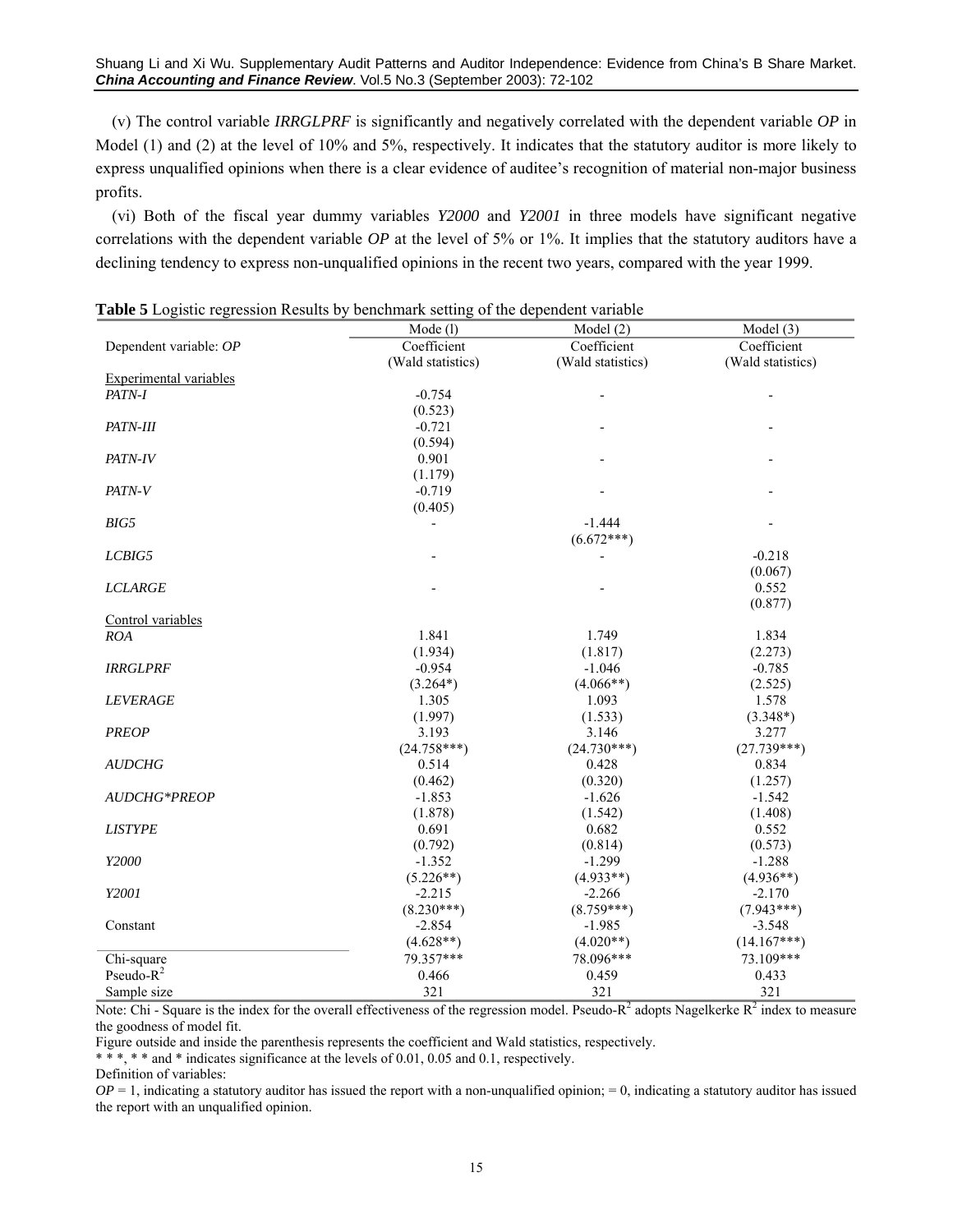*PATN-I* = 1, indicating that the supplementary audit pattern is the combination of a domestic Big 5 auditor and an overseas Big 5 auditor;  $= 0$ , indicating other supplementary audit pattern.

 $PATN-III = 1$ , indicating that the supplementary audit pattern is the combination of a domestic large accounting firm and an overseas Big 5 auditor;  $= 0$ , indicating other supplementary audit pattern.

*PATN-IV* = 1, indicating that the supplementary audit pattern is the combination of a domestic large accounting firm and an overseas non-Big 5 auditor;  $= 0$ , indicating other supplementary audit pattern.

*PATN-V* = 1, indicating that the supplementary audit pattern is the combination of a domestic small accounting firm and an overseas Big 5 auditor;  $= 0$ , indicating other supplementary audit pattern.

 $BIG5 = 1$ , indicating the supplementary audit with Big 5 auditors participation; = 0, indicating the supplementary audit without Big 5 auditors participation.

*LCBIG5* = 1, indicating that the statutory auditor is a domestic Big 5; = 0, others.

 $LCLARGE = 1$ , indicating that the statutory auditor is a domestic large accounting firm;  $= 0$ , others.

 $ROA =$  (operating profit - other business profit) / total assets.

*IRRGLPRF* = 1, when net profit>0 and (total pre-tax profit - operating profit + other business profit) / total pre-tax profit  $\geq 20\%$ ; = 0, others.

*LEVERAGE*= total liabilities / total assets.

*PREOP* = 1, indicating a statutory auditor issued the report with a non-unqualified opinion in previous year; = 0, indicating a statutory auditor issued the report with an unqualified opinion in previous year.

*AUDCHG*=1, indicating that the statutory auditor changes in the reporting period; =0, indicating that no change has occurred with the statutory auditor in the reporting period.

*AUDCHG\*PREOP* =1, indicating a statutory auditor issued the report with a non-unqualified opinion in previous year and a change has occurred with the statutory auditor in the reporting period;  $= 0$ , others.

*LISTYPE*= 1, indicating that the company issues both A and B shares; = 0, indicating that the company issues B shares only.

*Y2000* = 1, when the sample is an observation in the year  $2000$ ; = 0, others.

*Y2001* = 1, when the sample is an observation in the year  $2001$ ; = 0, others.

#### **(2) For Regressions by Alternative Setting of the Dependent Variable**

The alternative setting of the dependent variable OP has actually loosened the standard for auditor independence. So long as auditors add explanatory paragraphs after the opinion paragraph of an unqualified audit report, the value of the dependent variable is still 1, indicating the auditor independence is high. Table 6 presents the statistical results of Model (1)-(3) for regressions by alternative setting of the dependent variable. On the whole, the regression relationship is significant and model fit is good (Chi-square statistics is significant at the level of 0.0005 and Pseudo- $R^2$  is about 54 percent).

The statistical results in Table 6 indicate the following:

(i) The coefficients of all experimental variables in three models are not significant. This suggests there is still no significant difference in statutory auditors' tendency to express non-standard unqualified opinions under various supplementary audit patterns.

(ii) In three models, the coefficients of *ROA* are significantly negative at the level of 1%, while the coefficients of *LEVERAGE* are significantly positive at the level of 5%. It means that the weaker auditee's profitability from major operations is or the higher its leverage is, the more conservative the statutory auditor tends to be.

(iii) The coefficients of *PREOP* in three models are all significantly positive at the level of 0.0005, again indicating the strong persistence of the conservatism of auditor's opinion.

(iv) The negative correlation between such control variables as *IRRGLPRF*, *AUDCHG\*PREOP* and the fiscal year variables and the dependent variable *OP*, are weakened. The coefficient sign of *IRRGLPRF* changes from negative in Table 5 to positive in Table 6. On one hand, this indicates that loosening the standard for auditor independence has an influence on regression results, i.e. a weakening effect as to the observation of auditor independence. On the other hand, this also indicates that statutory auditors' tendency to replace non-unqualified opinions with unqualified opinions with explanatory paragraphs is increasing, thus offsetting the decreasing tendency in the expression of non-unqualified opinions.

(v) Even if the standard for auditor independence is loosened, the coefficient signs of the fiscal year variables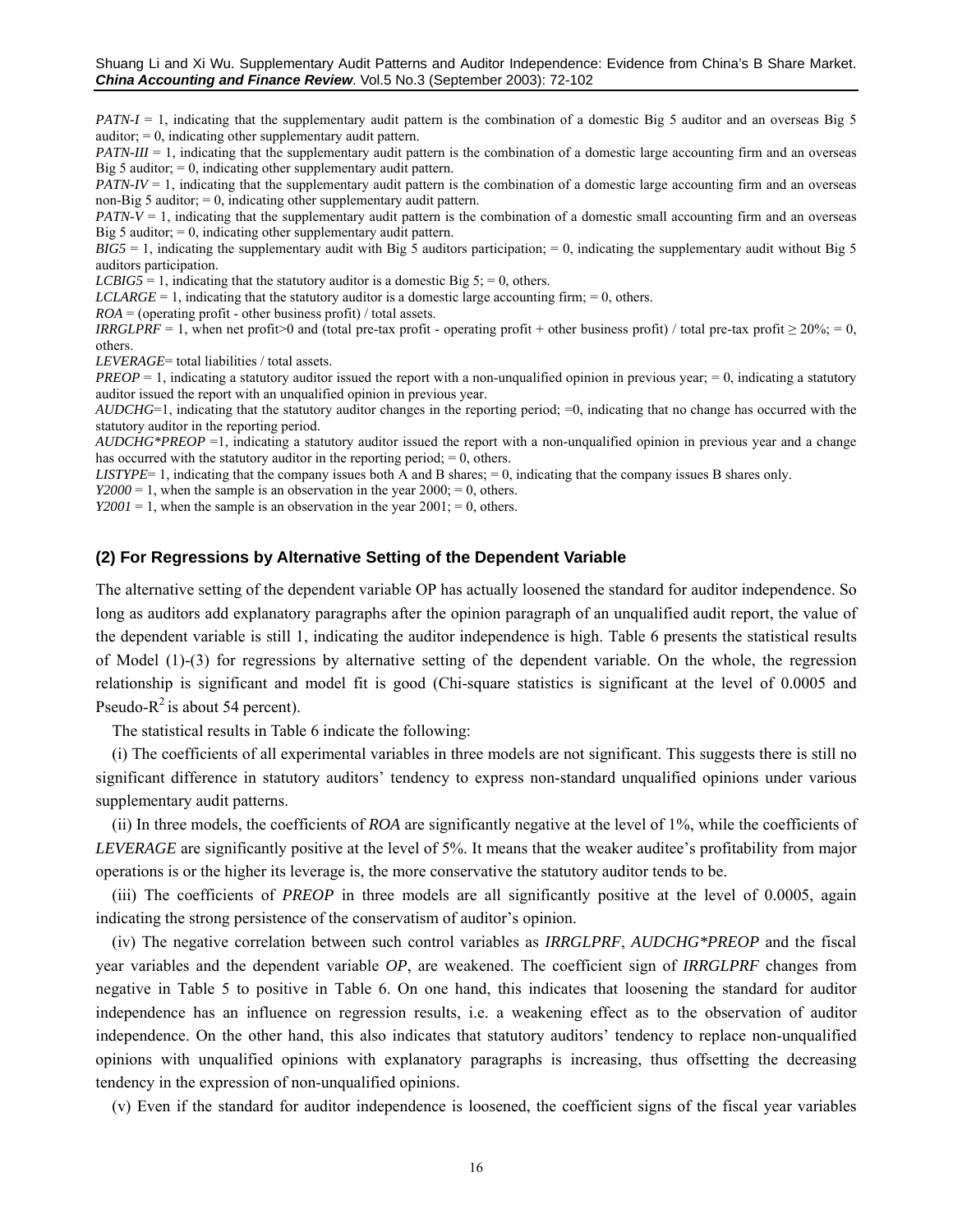*Y2000* and *Y2001* in three models are still negative. The significance level of the negative correlation between *Y2000* and *OP* is 10%. It implies that auditors' tendency to express non-standard unqualified opinions has declined slightly in the recent years, compared with the year 1999.

|                              | Model(1)         | Model(2)                 | Model (3)                |
|------------------------------|------------------|--------------------------|--------------------------|
| Dependent variable: OP       | Coefficient      | Coefficient              | Coefficient              |
|                              | (Wald statistic) | (Wald statistic)         | (Wald statistic)         |
| <b>Experimental variable</b> |                  |                          |                          |
| PATN-I                       | $-0.292$         | $\overline{\phantom{a}}$ | $\overline{\phantom{m}}$ |
|                              | (0.126)          |                          |                          |
| PATN-III                     | 0.285            |                          |                          |
|                              | (0.170)          |                          |                          |
| PATN-IV                      | 0.815            |                          |                          |
|                              | (1.611)          |                          |                          |
| PATN-V                       | 0.773            |                          |                          |
|                              | (0.851)          |                          |                          |
| BIG5                         | $\overline{a}$   | $-0.395$                 |                          |
|                              |                  | (0.832)                  |                          |
| LCBIG5                       |                  |                          | $-0.687$                 |
|                              |                  |                          | (1.077)                  |
| <b>LCLARGE</b>               |                  |                          | 0.168                    |
|                              |                  |                          | (0.142)                  |
| Control variable             |                  |                          |                          |
| <b>ROA</b>                   | $-8.311$         | $-8.420$                 | $-8.744$                 |
|                              | $(6.567***)$     | $(6.893***)$             | $(7.604***)$             |
| <b>IRRGLPRF</b>              | 0.468            | 0.354                    | 0.439                    |
|                              | (1.331)          | (0.821)                  | (1.241)                  |
| <b>LEVERAGE</b>              | 2.241            | 2.073                    | 2.063                    |
|                              | $(4.694**)$      | $(4.479**)$              | $(4.446**)$              |
| <b>PREOP</b>                 | 2.525            | 2.449                    | 2.457                    |
|                              | $(32.795***)$    | $(32.877***)$            | $(32.907***)$            |
| <b>AUDCHG</b>                | $-0.074$         | $-0.194$                 | $-0.054$                 |
|                              | (0.011)          | (0.076)                  | (0.006)                  |
| <b>AUDCHG*PREOP</b>          | $-0.804$         | $-0.746$                 | $-0.794$                 |
|                              | (0.695)          | (0.609)                  | (0.689)                  |
| <b>LISTYPE</b>               | 0.515            | 0.531                    | 0.426                    |
|                              | (0.880)          | (0.981)                  | (0.613)                  |
| Y2000                        | $-0.851$         | $-0.839$                 | $-0.827$                 |
|                              | $(3.319*)$       | $(3.224*)$               | $(3.152*)$               |
| Y2001                        | $-0.658$         | $-0.685$                 | $-0.622$                 |
|                              | (2.054)          | (2.278)                  | (1870)                   |
| Constant                     | $-4.068$         | $-3.252$                 | $-3.494$                 |
|                              | $(13.793***)$    | $(14.279***)$            | $(19.380***)$            |
| Chi-square                   | 139.917***       | 136.139***               | 137.617***               |
| Pseudo- $R^2$                | 0.544            | 0.532                    | 0.537                    |
| Sample size                  | 321              | 321                      | 321                      |
|                              |                  |                          |                          |

|  | Table 6 Logistic regression Results by alternative setting of the dependent variable |  |  |  |  |  |
|--|--------------------------------------------------------------------------------------|--|--|--|--|--|
|  |                                                                                      |  |  |  |  |  |

Note: Chi - Square is the index for the overall effectiveness of the regression model. Pseudo- $R^2$  adopts Nagelkerke  $R^2$  index to measure the goodness of model fit.

Figure outside and inside the parenthesis represents the coefficient and Wald statistics, respectively.

\* \* \*, \* \* and \* indicates significance at the levels of 0.01, 0.05 and 0.1, respectively.

Definition of variables:

 $OP = 1$ , indicating a statutory auditor has issued the report with a non-standard unqualified opinion;  $= 0$ , indicating a statutory auditor has issued the report with a standard unqualified opinion.

*PATN-I* = 1, indicating that the supplementary audit pattern is the combination of a domestic Big 5 auditor and an overseas Big 5 auditor; = 0, indicating other supplementary audit pattern.

*PATN-III* = 1, indicating that the supplementary audit pattern is the combination of a domestic large accounting firm and an overseas Big 5 auditor;  $= 0$ , indicating other supplementary audit pattern.

*PATN-IV* = 1, indicating that the supplementary audit pattern is the combination of a domestic large accounting firm and an overseas non-Big 5 auditor;  $= 0$ , indicating other supplementary audit pattern.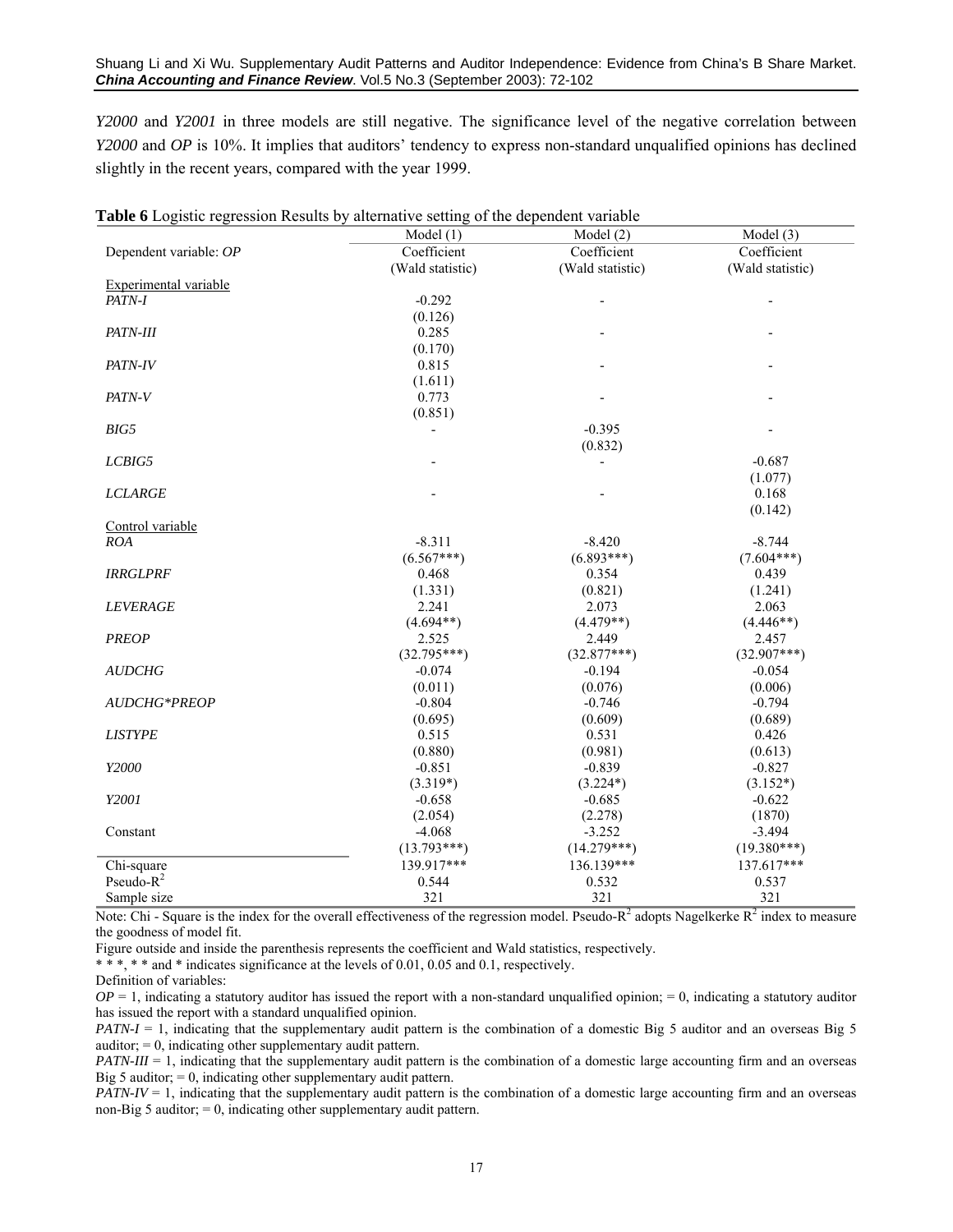*PATN-V* = 1, indicating that the supplementary audit pattern is the combination of a domestic small accounting firm and an overseas Big 5 auditor;  $= 0$ , indicating other supplementary audit pattern.

 $BIG5 = 1$ , indicating the supplementary audit with Big 5 auditors participation;  $= 0$ , indicating the supplementary audit without Big 5 auditors participation.

*LCBIG5* = 1, indicating that the statutory auditor is a domestic Big  $5$ ; = 0, others.

*LCLARGE* = 1, indicating that the statutory auditor is a domestic large accounting firm;  $= 0$ , others.

 $ROA = (operating profit - other business profit) / total assets.$ 

*IRRGLPRF* = 1, when net profit>0 and (total pre-tax profit - operating profit + other business profit) / total pre-tax profit  $\geq 20\%$ ; = 0, others.

*LEVERAGE*= total liabilities / total assets.

*PREOP* = 1, indicating a statutory auditor issued the report with a non-standard unqualified opinion in previous year; = 0, indicating a statutory auditor issued the report with a standard unqualified opinion in previous year.

*AUDCHG*=1, indicating that the statutory auditor changes in the reporting period; =0, indicating that no change has occurred with the statutory auditor in the reporting period.

*AUDCHG\*PREOP* =1, indicating a statutory auditor issued the report with a non-standard unqualified opinion in previous year and a change has occurred with the statutory auditor in the reporting period;  $= 0$ , others.

*LISTYPE*= 1, indicating that the company issues both A and B shares; = 0, indicating that the company issues B shares only.

 $Y2000 = 1$ , when the sample is an observation in the year  $2000 = 0$ , others.

*Y2001* = 1, when the sample is an observation in the year  $2001 = 0$ , others.

# **4. Further Test**

When regressing model  $(1)-(3)$ , we also adopt stepwise method, instead of enter method, to identify stable relationships between dependent and independent variables. In addition, we have conducted pair wise regressions, only comparing sub-samples of any two from five available supplementary audit patterns. All unreported regression results are consistent with the results reported in Table 5 and Table 6.

# **IV. POLICY IMPLICATIONS**

## **1. Who Will Act as the Supplementary Auditor?**

The concept of internationally renowned accounting firm is set forth in the supplementary audit policy for A share companies. However, our analysis on the structure of China's B share auditing market indicates that currently, nearly half of accounting firms acting as supplementary auditors of B share companies are domestic auditors. Even for accounting firms whose addresses are publicly disclosed as overseas addresses, they are mainly from Hong Kong. Under the internationalization strategy of foreign accounting firms, localization is a common shortcut and form. Therefore, the range to be selected as international CPA firms acting as supplementary auditors, as specified in Document No. 16, will be in fact very limited and possibly confined to Hong Kong and domestic Big 5 auditors. Evidently, under the circumstances where there is no empirical evidence to prove the differentiation in audit quality, especially auditor independence, between localized Big 5 and domestic accounting firms, especially domestic large firms, it is bound to stir up heated debate if to give a favorable policy for localized Big 5.

# **2. Effect of Supplementary Audit and Comparison of Auditor Independence Under Various Patterns**

Since there are continuing debate over the comparison of auditor independence between Big 5 and non-Big 5 auditors, it is necessary to provide evidence. After examining auditor independence under supplementary audit patterns, no matter how the auditor independence is measured, the statistical results stably indicates that there is no significant difference in auditor conservatism under various supplementary audit patterns. In the combination of a domestic large firms and an overseas non-Big 5 auditor, the statutory auditor has a higher, though not significant tendency to express non-unqualified or non-standard unqualified opinions. Under the supplementary audits that Big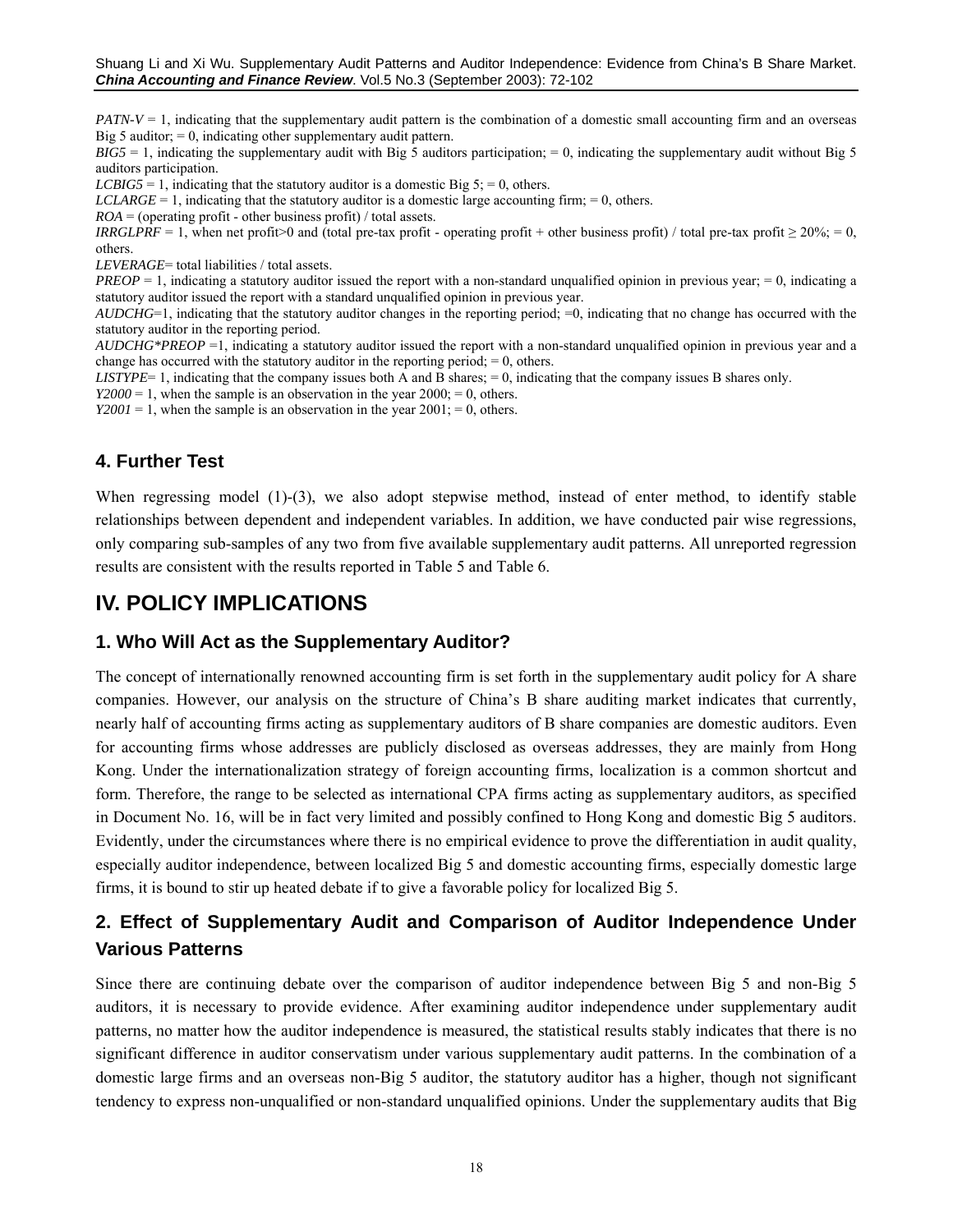Shuang Li and Xi Wu. Supplementary Audit Patterns and Auditor Independence: Evidence from China's B Share Market. *China Accounting and Finance Review*. Vol.5 No.3 (September 2003): 72-102

5 auditors participate in, statutory auditors' tendency to express non-unqualified opinions is significantly lower than that of the statutory auditors in the supplementary audits that Big 5 auditors do not participate in. Leaving aside the difference of supplementary auditors and simply comparing domestic Big 5, large firms and small firms, there is also no significant difference in auditors' reporting conservatism. When considering the above empirical evidence collectively, we have not yet found that supplementary audits (especially the ones that Big 5 auditors have participated in) have significantly promoted statutory auditor independence, or give support to common inference that domestic Big 5 auditors are stricter in statutory audit. Contrarily, our evidence is consistent with the regional disparity hypothesis regarding Big 5's audit quality (e.g. Rahman, 1998; Francis, Wang and Nikitkov, 2002; Ge and Huang, 2002; Liu and Xu, 2002; Li and Wu, 2002a).

#### **3. Subsequent Revisions to Supplementary Audit Policy for A Share Companies**

On March 1, 2002, soon after the release of Document No. 16, the CSRC released *The Notice on Pilot-testing Supplementary Audit in A Share Companies* (hereinafter shortened as "*Notice on Pilot-testing*") to make a modification of Document No. 16. First of all, *Notice on Pilot-testing* basically restricts the range of companies for pilot testing to the ones issuing no less than 300 million shares of stock at a time. This has actually raised the threshold for the implementation of supplementary audit. Secondly, *Notice on Pilot-testing* makes explicit the qualification of accounting firms to perform pilot-testing supplementary audit, i.e. the accounting firms should be qualified to conduct securities and futures-related engagements with granted permission by the MOF and the CSRC, have good expertise and high professional ethics, and be familiar with both Chinese and International accounting and auditing standards. Thirdly, it stipulates that supplementary audit must be conducted based on Chinese accounting standards. In the event that there is a difference between Chinese and international accounting standards, the difference should be explained and publicly disclosed.

It deserves mentioning that *Notice on Pilot-testing* also stipulates that the accounting firm that performs supplementary audit should not perform statutory audit for the same listed company. Obviously, it is very common in B share auditing market that the statutory auditor and the supplementary auditor of a B share company are in the same group or even the same firm. In our sample of 321 observations, such instances account for 52 percent. From the perspective of policy intent, supplementary audit of A share companies is expected to improve the quality of statutory audit through the restraint between the statutory auditor and the supplementary auditor and the comparison of audit results. However, when the statutory auditor and the supplementary auditor of a company are in the same group or even the same firm, the self-review threat to auditor independence appears and there is much less possibility to see any difference between the result of statutory auditor and that of supplementary auditor. Then, the implementation of the supplementary audit policy will be more likely to be fruitless. Actually, prior to the release of *Notice on Pilot-testing*, the CSRC had released *The Notice on Handling the Application for Public Offering of Securities in the Year 2002* on January 24 2002, clearly requiring that the accounting firm that perform either the supplementary audit or statutory audit must not be in the same group. *Notice on Pilot-testing* further prohibits that an accounting firm acts as the statutory auditor and supplementary auditor at the same time. This revision has two important roles. First, it is consistent with the theoretically expected effect of supplementary audit and with the policy intent. Secondly, it relieves the pressure of overseas and domestic auditors in the competition for market shares, i.e. an accounting firm can only choose to act as the statutory auditor or supplementary auditor, but not both, thus balancing the interests of the proponents and opponents of supplementary audit policy in A-share market.

Through the above modification and adjustment to Document No. 16, the vehement stir has been relieved to some extent. And to our knowledge, a final list of accounting firms qualified for performing pilot-testing supplementary audit of A-share companies determined by regulatory authorities in September 2002 has included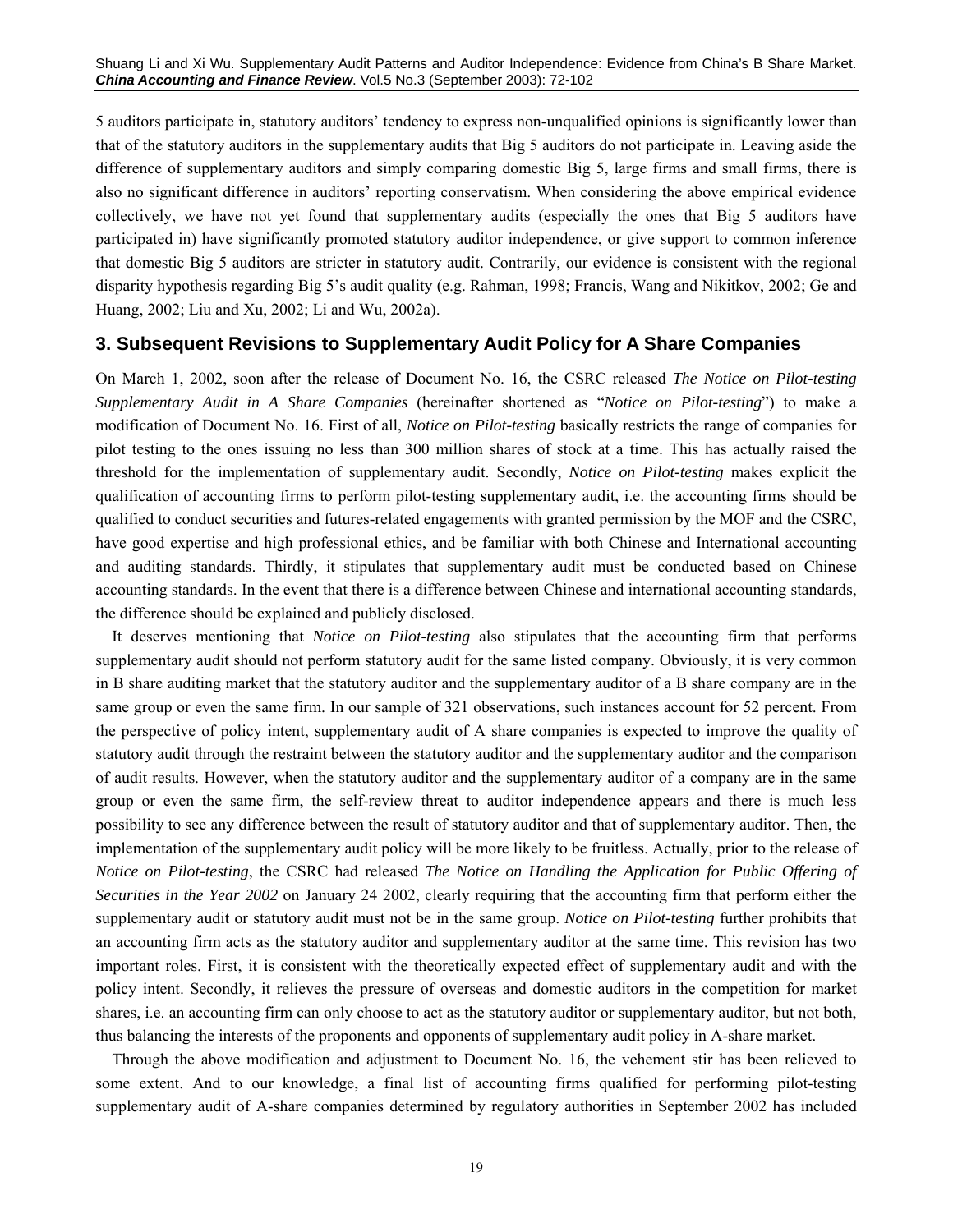several domestic large firms. Document No. 16 has, in effect, enlarged the range of supplementary auditors.

No matter how we understand the background and reason for the change of the supplementary audit policy for A-share companies<sup>[27](#page-19-0)</sup>, the empirical evidence in this paper at least provides support for the amendment to the policy, especially including some domestic large accounting firms as supplementary auditors.

# **4. Policy Implication from Other Findings**

Consistent with Li and Wu (2002d), this paper finds that auditors are more likely to express unqualified opinions with explanatory paragraphs when there is a clear evidence of auditee's recognition of material non-major business profits, implying the necessity to strengthen the containment of listed companies' profit manipulation and to pay attention to auditors' modification to their opinions. Notably, the MOF has released a revised *Chinese Independent Auditing Standard No. 7 — Audit Report* in April 2003 to standardize auditor's reporting behavior, especially regarding the expression of unqualified opinions with explanatory paragraphs<sup>[28](#page-19-1)</sup>.

Lennox (2000) and Li and Wu (2002b) found that when a company receives an unfavorable auditor opinion in the previous period and then changes the auditor in the current reporting period, the successor auditor is more likely to express a clean opinion. The empirical evidence in this paper further indicates to some extent that such behavior only applies to the instances where companies receive non-unqualified opinions in the previous period and supports regulators' concern about potentially unfavorable economic consequences of auditor changes and recent counter-measures (see Li and Wu, 2002c).

Consistent with Li and Wu (2002d; 2003, p.72-91), the evidence in this paper documents that auditors have not been more conservative in contrast with an increasing rigidity of regulatory environment for recent years. We believe that improvement of quality of accounting information can only realize with comprehensive measures and auditors are probably playing a limited and passive role in the governance of the capital market.

# **V. SUMMARY AND CONCLUSIONS**

# **1. Major Findings**

 $\overline{a}$ 

The CSRC released the supplementary audit policy for A share listed companies at the end of 2001 in an attempt to introduce supplementary audit by internationally well-known CPA firms into A share companies' IPOs and SEOs, ultimately improving the quality of accounting information in China's capital market. In despite of its good original intention, this policy has sparked heated debate in domestic practitioners and academics, with one of the focuses on whether international accounting firms, represented by Big 5 auditors, could perform their expected role, especially in terms of auditor independence. This paper makes an attempt to provide empirical evidence by examining the effect of the supplementary audit arrangement in China's B share market.

(i) The analysis on the basic structure of B share auditing market and various supplementary audit patterns indicates that world-renowned accounting firms that act as supplementary auditors in B share market have played

<span id="page-19-0"></span> $^{27}$  Ma, Xiong and Liu (2002) discussed the release and revision settings of Document No. 16, interpreting the revision reasons as the upsurge of unfavorable public opinion caused by the opposition of domestic CPA firms and relatively effective theoretical research, together with the timeliness of the Enron Case. They also believe that the release of *Notice on Pilot-testing*, in effect, has sentenced Document No. 16 to death.

<span id="page-19-1"></span><sup>&</sup>lt;sup>28</sup> Article 22 of the revised Audit Report standard clarifies the situations that auditors should (or should consider to) add explanatory paragraphs behind the opinion paragraph in the auditor's report to give an emphasis, i.e. when there exists a going concern problem or other material uncertainties, which have no influence on the expressed opinion. Otherwise auditors should not add explanatory paragraphs or languages behind the opinion paragraph to prevent the users of financial statements from misunderstanding. In addition, the revised standard also stipulates that auditors should state clearly in the explanatory paragraph that the content of the paragraph(s) is (are) only used to remind the users of an attention and there is no influence on auditor's opinion.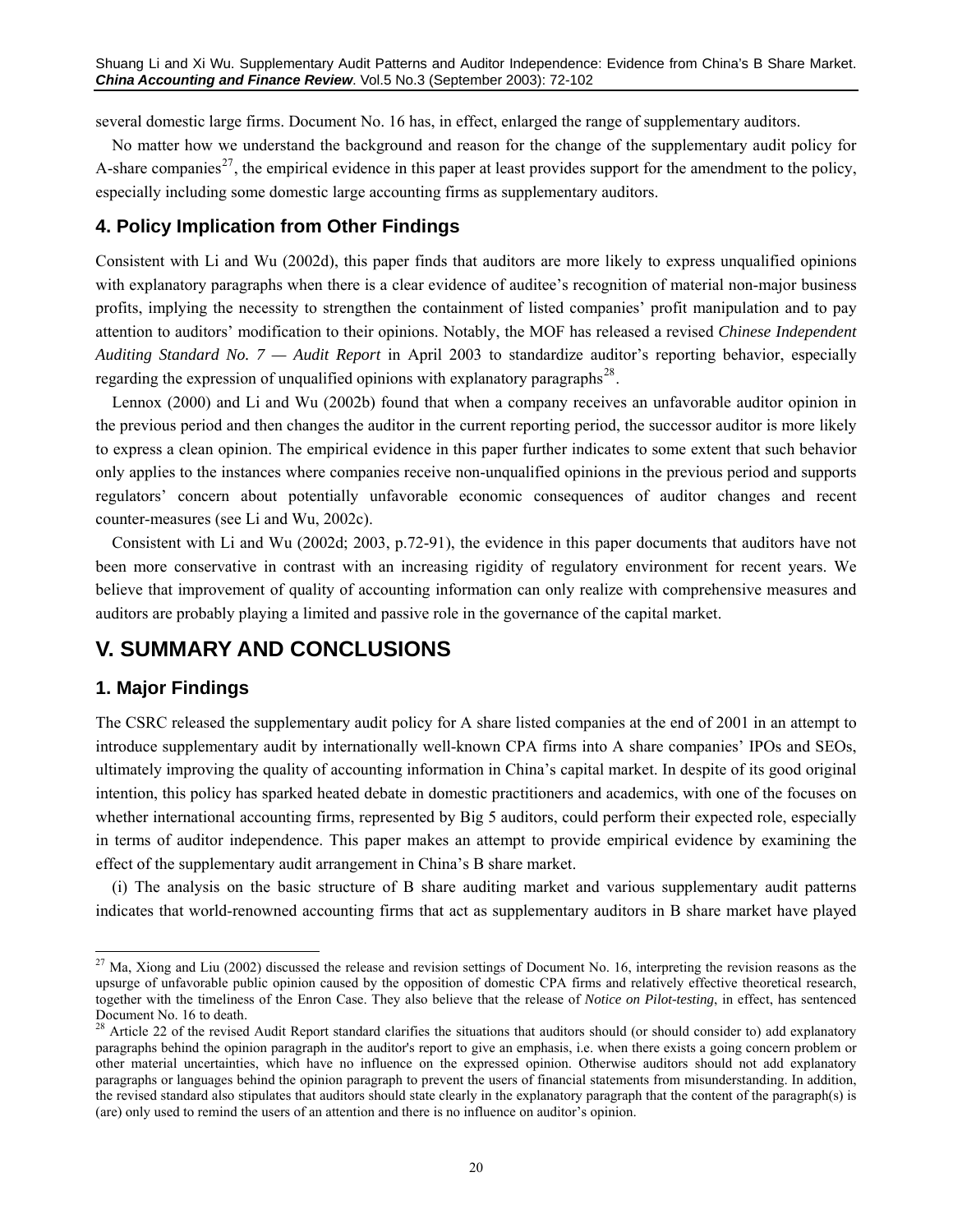their role only to a limited extent, whether in the scope or degree of participation. The policymaker has to rely more on localized Big 5 auditors. So, the presumption of Document No. 16 is that localized Big 5 auditors are significantly more independent than domestic accounting firms.

(ii) The empirical evidence has neither found that supplementary audits (especially the ones that Big 5 auditors have participated in) have significantly promoted statutory auditor independence, nor given support to common inference that localized Big 5 auditors are stricter than China's local accounting firms in statutory audits.

(iii) The evidence supports the policymaker's later amendment to the supplementary audit policy for A-share companies, especially including some domestic large accounting firms as supplementary auditors.

Generally, the evidence is consistent with the hypothesis of regional disparity in Big 5 auditors' audit quality (e.g. Francis, Wang and Nikitkov, 2002; Liu and Xu, 2002), implying that country-specific variance in the maturity of legal system and the degree of investor protection have an influence on Big 5 auditors' reporting behavior. Also, this paper contributes to the literature with an examination of the effect of multiple audits under particular environment, providing some evidence and further thinking for our understanding and evaluation of the effectiveness of multi-audit system.[29](#page-20-0)

## **2. Further Discussions**

 $\overline{a}$ 

This paper takes whether supplementary audits could promote statutory auditor independence as the measurement for the effect of supplementary audit policy, but does not deny world-renowned accounting firms represented by Big 5 auditors have implanted long-established quality control system and professional competence in the course of localization. And also, the supplementary audit policy may have positive effects in other aspects.

A potential positive effect is that, although not promoted statutory auditor independence, supplementary auditors express their own opinions clearly different from those of statutory auditors, thus remaining highly independent. However, analysis indicates a very few substantial differences between the opinion of supplementary auditor and that of statutory auditor (i.e. non-unqualified opinion vs. unqualified opinion). Among 304 observations in which both statutory and supplementary auditor opinions are disclosed, there are only 7 cases (i.e. 2.3% of the sample) with substantially different opinions, in all of which supplementary auditors expressed qualified opinions while statutory auditors expressed unqualified opinions. Among the seven observations, 3 cases engaged non-Big 5 while 4 cases engaged Big 5 as their supplementary auditors. From this viewpoint, the positive effect of supplementary audits is not evident. $30$ 

<span id="page-20-0"></span><sup>&</sup>lt;sup>29</sup> Dontoh, Ronen and Sarath (2003) analytically demonstrated the feasibility and superiority of the introduction of financial statement insurance. Meanwhile, they believe that it may be inefficient and costly for the government by adding layers of supervisions and monitoring. Multi-audit system is a kind of adding layers of supervisions. The empirical evidence in this paper indicates the inefficiency of multi-audit to some extent.

The ideology of strengthening regulations by adding layers of supervisions has been continuing. On February 28, 2003, the CSRC released *Public Offering Examination Standard Memorandum No.16 — Specific Review Requirements for IPO Companies*. According to this Memorandum, if the CSRC when examining an IPO application finds any substantial issues regarding the financial statements submitted by the applicant, or believes there may be some material defects in the applicant's internal controls in respect of financial accounting and thereby resulting in material issues with the financial materials submitted, the CSRC may require the company to engage another accounting firm with securities practice qualifications and sound reputation to conduct a special review of specific items in the financial materials. The Memorandum also determines the list of the accounting firms that are qualified to perform special reviews. Special review requirement is another representation of multi-audit system. How to evaluate its effectiveness and social cost need to be further studied.

<span id="page-20-1"></span> $30$  Zhang. Chen and Tan (2003) conducted a descriptive statistics and univariate analyses on the differences in domestic and overseas audit opinions about listed companies issuing both A and B shares. Though they concluded that overseas auditors are more likely to issue unfavorable audit opinions, further multiple regression analysis are to be conducted for convincing conclusions. According to Zhang, Chen and Tan's (2003, Table3) cross tabulation on domestic and overseas audit opinions about 233 sample companies issuing both A and B share, there are 10 observations, only accounting for 4.5%, where the overseas audit opinion is more unfavorable than the domestic audit opinion, excluding 2 cases where there is a difference between the disclaimer of opinion and the adverse opinion. So,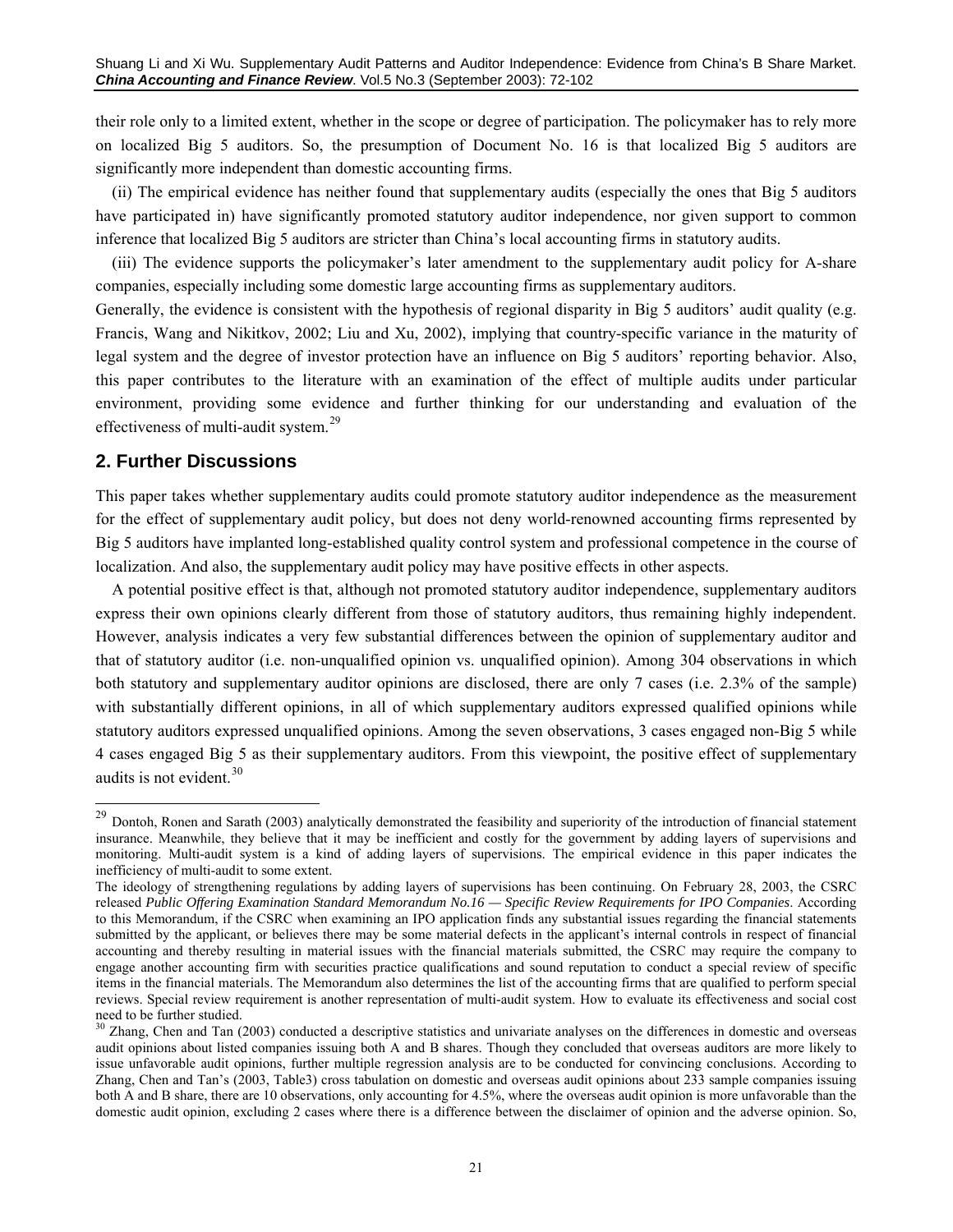Another potential positive effect is that, even if both the statutory auditor and the supplementary auditor express opinions of the same type, the supplementary auditor has reflected audit adjustments in supplementary financial statements while the statutory auditor has not reflected audit adjustments in statutory financial statements. Currently, the difference in accounting numbers between statutory and supplementary financial statements are mixed with the difference between international accounting standards and Chinese accounting standards. Under such circumstance, it is difficult in research design to separate out real difference in audit quality, thus difficult to evaluate the potential effect of the supplementary audit policy in this respect.

Furthermore, this paper attempts to infer potential consequences of the supplementary audit policy for A share companies through the implementation of the supplementary audit policy for the B share market. However, since the supplementary audit policy for A share companies is a newborn thing and heated debate has been aroused around Big 5's independence and audit quality, it is possible for Big 5 auditors to adjust their reporting behaviors under such environment and to display a characteristic different from that in B share market. Of course, if the debate precipitates Big 5 to cherish their reputation in the course of localization, or promote auditor independence of domestic accounting firms, the debate itself has probably a positive effect.

Finally, with regard to the continued implementation of the supplementary audit policy for B share, H share and financial listed companies and further pilot-testing supplementary audit for A share listed companies, there are still some issues that deserves concern and in-depth exploration, including how to further improve and supervise the disclosure relating to supplementary audits, how to evaluate and regulate the quality of supplementary audits, how to define legal liability of supplementary audits, etc. Further study on these issues would benefit for the policy-making in the opening of Chinese accounting market.

# **REFERENCES**

-

- Chen, C., Chen, S. and Su, X. (2001), 'Profitability Regulation, Earnings Management and Modified Audit Opinions: Evidence from China', *Auditing: A Journal of Practice & Theory* 20 (2) Fall: 9-30.
- Chief Accountant Office of the CSRC. (2001a), *Who Audits China's Securities Market: Analysis of the Audit Market (1997-1999)*, Beijing: Chinese Finance and Economic Press
- Chief Accountant Office of the CSRC. (2001b), *Who Audits China's Securities Market: Analysis of the Audit Market (2000)*, Beijing: Chinese Finance and Economic Press
- Dontoh, A., Ronen, J., and Sarath, B. (2003), 'Financial Statement Insurance', New York University and Baruch College. Working paper (March version).
- Francis, J.R., Wang, D., and Nikitkov, A. (2002), 'The Effect of Legal Environment on Big Five Auditor Conservatism Around the World', University of Missouri-Columbia. Working paper (November version).
- Ge, J.S., and Huang, S.Z. (2002), 'Critical Review of Enron Event', *Accounting Research* 2: 3-11 (in Chinese).
- Guo, Z.G. (ed.) (1999), *Statistics in Social Science: An Application of SPSS*, Beijing: China Renmin University Press (in Chinese).
- Hu, X.Y. (2002), 'Whether Big 5 Auditors' Reputation Has Significant Information Content: Empirical Evidence from Chinese IPOs', *Securities Market Herald* 3: 43-46 (in Chinese).
- Lennox, C. (2000), 'Do Companies Successfully Engage in Opinion Shopping? Evidence from the UK', *Journal of Accounting and Economics* 29 (3): 321-337.
- Li, S., and Wu, X. (2002a), 'Audit Failure and Market Regulation: Some Thoughts Based on the CSRC's Sanction

even if there is evidence for overseas auditors' higher tendency to express unfavorable audit opinions, the probability of the incidence of difference in opinions between domestic and overseas auditors is still very low on the whole and we cannot hereby infer that supplementary audits play a significantly positive role in this regard.